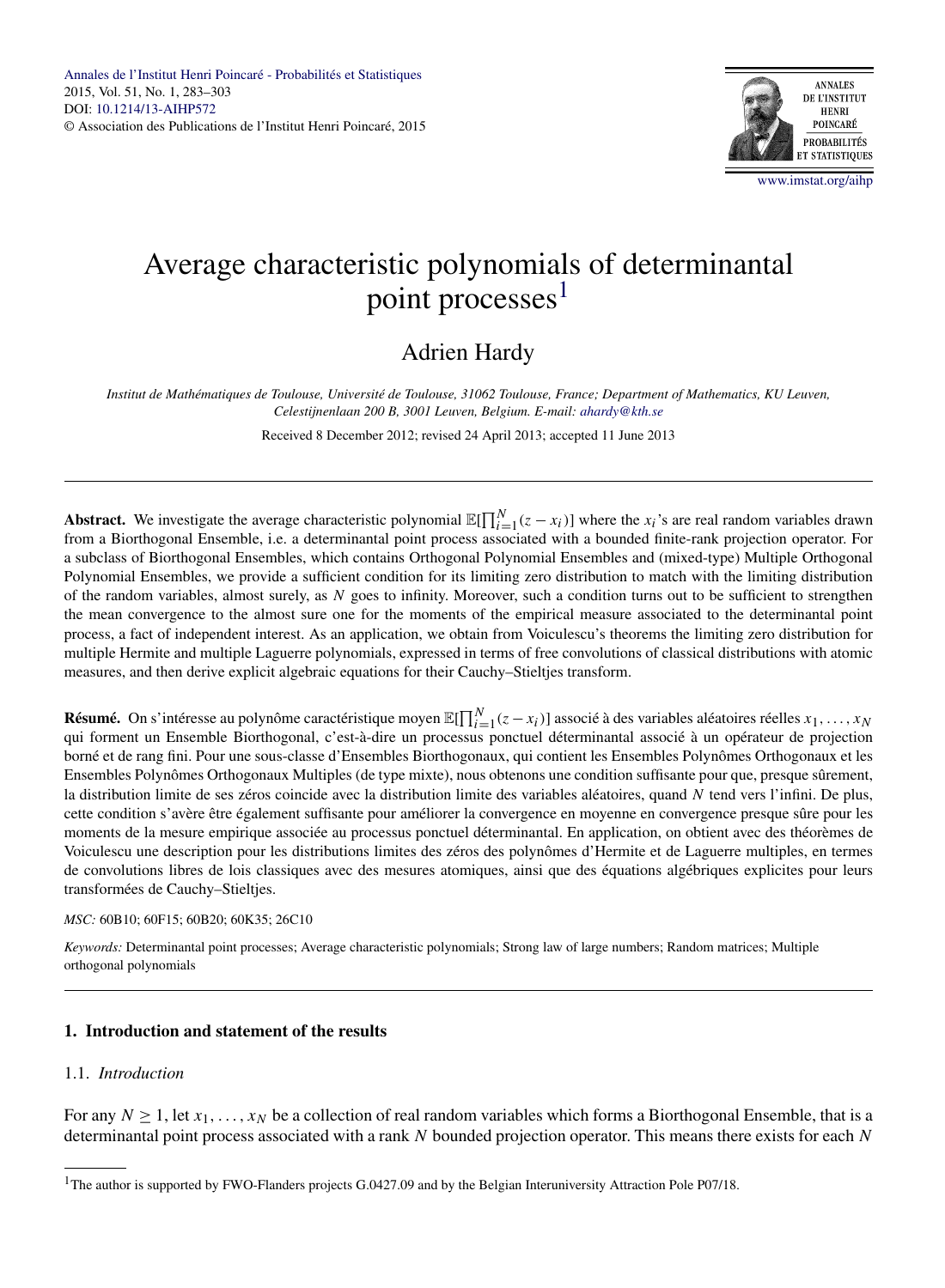<span id="page-1-0"></span>a Borel measure  $\mu_N$  on  $\mathbb R$  and two families  $(P_{k,N})_{k=0}^{N-1}$  and  $(Q_{k,N})_{k=0}^{N-1}$  of  $L^2(\mu_N)$ -functions which are biorthogonal, namely which satisfies

$$
\langle P_{k,N}, Q_{m,N} \rangle_{L^2(\mu_N)} = \delta_{km}, \quad 0 \le k, m \le N - 1,
$$
\n(1.1)

such that the joint probability distribution on  $\mathbb{R}^N$  of  $x_1, \ldots, x_N$  reads

$$
\frac{1}{N!} \det [P_{k-1,N}(x_i)]_{i,k=1}^N \det [Q_{k-1,N}(x_i)]_{i,k=1}^N \prod_{i=1}^N \mu_N(\mathrm{d}x_i).
$$
\n(1.2)

If we introduce the (non-necessarily symmetric) kernel

$$
K_N(x, y) = \sum_{k=0}^{N-1} P_{k,N}(x) Q_{k,N}(y), \quad x, y \in \mathbb{R},
$$
\n(1.3)

observe that the distribution (1.2) can be rewritten as

$$
\frac{1}{N!} \det [K_N(x_i, x_j)]_{i,j=1}^N \prod_{i=1}^N \mu_N(\mathrm{d}x_i)
$$
\n(1.4)

and moreover that the operator acting on  $L^2(\mu_N)$  by

$$
\pi_N: f(x) \mapsto \int K_N(x, y) f(y) \mu_N(dy)
$$
\n(1.5)

is a (non-necessarily orthogonal) bounded projection operator on an *N*-dimensional subspace of  $L^2(\mu_N)$ . Conversely, any bounded projection operator with finite rank acting on some *L*<sup>2</sup> space induces a Biorthogonal Ensemble, as a consequence of the spectral theorem for compact operators. Thus, we understand from  $(1.2)$ – $(1.4)$  that Biorthogonal Ensembles matches with the class of determinantal point processes associated with (non-trivial) bounded finite-rank projection operators; for further information on determinantal point processes, we refer to the references [\[26,28,42\]](#page-19-0).

This type of asymmetric distributions (in the sense that  $K_N$  is not necessarily symmetric) has been firstly introduced by Borodin for the purpose of studying a one parameter deformation of classical Orthogonal Polynomial Ensembles [\[11\]](#page-19-0). It moreover covers a large class of important determinantal processes, like Orthogonal Polynomial Ensembles or (mixed-type) Multiple Orthogonal Polynomial Ensembles; more information concerning these ensembles will be provided later.

To the random variables  $x_1, \ldots, x_N$ , we associate their average characteristic polynomial,

$$
\chi_N(z) = \mathbb{E}\left[\prod_{i=1}^N (z - x_i)\right], \quad z \in \mathbb{C},\tag{1.6}
$$

where the expectation  $E$  refers to (1.2), and we ask the following question: What is a sufficient condition so that the asymptotic distribution of the zeros of  $\chi_N$  and the limiting distribution of the random variables  $x_i$ 's coincide as  $N \to \infty$ ? More precisely, if one denotes by  $z_1, \ldots, z_N$  the (non-necessarily real nor distinct) zeros of  $\chi_N$  and introduces the zero counting probability measure

$$
\nu_N = \frac{1}{N} \sum_{i=1}^N \delta_{z_i},\tag{1.7}
$$

the purpose of this work is to investigate the relation between the weak convergence of  $v<sub>N</sub>$  and the almost sure weak convergence of the empirical measure of the determinantal point process, namely

$$
\hat{\mu}^N = \frac{1}{N} \sum_{i=1}^N \delta_{x_i}.\tag{1.8}
$$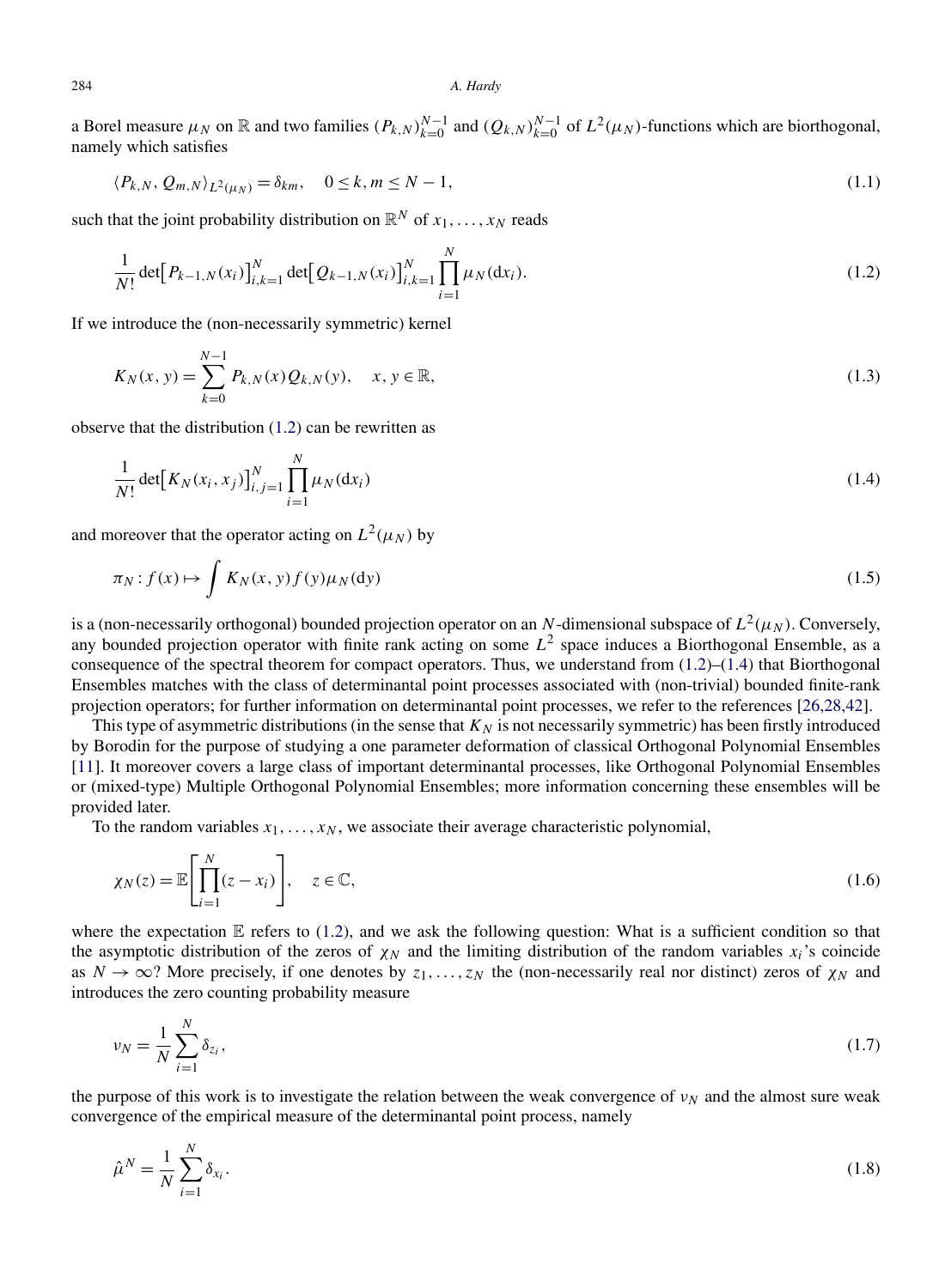<span id="page-2-0"></span>It is for example known that the eigenvalues of an  $N \times N$  random matrix drawn from the GUE form a Biorthogonal

Ensemble, and that *χ<sub>N</sub>* is the *N*th monic (i.e. with leading coefficient one) Hermite polynomial. After an appropriate rescaling, the zero distribution *v<sub>N</sub>* converges weakly towards the semi-circle distribution as  $N \to \infty$ , and so is almost surely the spectral measure  $\hat{\mu}^N$ . There are several examples of Biorthogonal Ensembles for which such a simultaneous convergence for  $\hat{\mu}^N$  and  $\nu_N$  is expected, but not proved yet.

The aim of this work is to provide a sufficient condition so that, as  $N \to \infty$ , the convergence of the moments of  $\nu_N$ is equivalent to the almost sure convergence of the moments of  $\hat{\mu}^N$  for a large class of determinantal point processes, see Theorem 1.2. We will actually show that this condition implies the simultaneous moment convergence of *ν<sub>N</sub>* and of the mean distribution  $\mathbb{E}[\hat{\mu}^N]$ , defined by  $\mathbb{E}[\hat{\mu}^N](A) = \mathbb{E}[\hat{\mu}^N(A)]$  for any Borel set  $A \subset \mathbb{R}$ , and moreover forces the moments of  $\hat{\mu}^N$  to concentrate around their means at a rate  $N^{1+\epsilon}$ , see Theorem [1.7.](#page-3-0) At this level of generality, the latter concentration result is new and may be of independent interest.

# 1.2. *Assumptions and statement of the results*

Given a sequence of Biorthogonal Ensembles indexed by *N* (the number of particles), which one can parametrize by

$$
\{\mu_N, (P_{k,N})_{k=0}^{N-1}, (Q_{k,N})_{k=0}^{N-1}\}_{N\geq 1},
$$
\n(1.9)

we moreover assume the following structural assumption to hold (throughout this paper we denote  $\mathbb{N} = \{0, 1, 2, ...\}$ ).

#### *Assumption 1.1.*

(a) For each N, the two families  $(P_{k,N})_{k=0}^{N-1}$  and  $(Q_{k,N})_{k=0}^{N-1}$  can be completed in two infinite biorthogonal families  $(P_k|N)_{k∈\mathbb{N}}$  *and*  $(Q_{k,N})_{k∈\mathbb{N}}$  *of*  $L^2(\mu_N)$ *, that is which satisfy* 

$$
\langle P_{k,N}, Q_{m,N} \rangle_{L^2(\mu_N)} = \delta_{km}, \quad k, m \in \mathbb{N}.
$$
 (1.10)

(b) *There exists a sequence*  $(q_N)_{N>1}$  *of integers having sub-power growth, that is for every*  $n \geq 1$ ,

$$
\mathfrak{q}_N = \mathfrak{o}(N^{1/n}) \quad \text{as } N \to \infty,\tag{1.11}
$$

*such that for all*  $k \in \mathbb{N}$ ,

 $x P_{k,N} \in \text{Span}(P_{m,N})_{m=0}^{k+q_N}$ .

The next sections provide examples of Biorthogonal Ensembles which satisfy Assumption 1.1. Let  $\mathbb P$  be the probability measure associated to the product probability space  $\mathcal{D}_N(\mathbb{R}^N, \mathbb{P}_N)$ , where  $(\mathbb{R}^N, \mathbb{P}_N)$  is the probability space induced by [\(1.2\)](#page-1-0). The central theorem of this work is the following.

**Theorem 1.2.** *Assume there exists*  $\varepsilon > 0$  *such that for every*  $n \ge 1$ ,

$$
\max_{k,m \in \mathbb{N}: \ |k/N - 1| \le \varepsilon, |m/N - 1| \le \varepsilon} |\langle x P_{k,N}, Q_{m,N} \rangle_{L^2(\mu_N)}| = o(N^{1/n})
$$
\n(1.12)

*as*  $N \to \infty$ *. Then, for all*  $\ell \in \mathbb{N}$ *,* 

$$
\lim_{N \to \infty} \left| \int x^{\ell} \hat{\mu}^N(\mathrm{d}x) - \int x^{\ell} \nu_N(\mathrm{d}x) \right| = 0, \quad \mathbb{P}\text{-almost surely.}
$$
\n(1.13)

In practice, the sub-power growth condition (1.12) may be interpreted as the condition that a strong enough normalization for the *xi*'s has been performed.

*Remark 1.3. Assumption* 1.1(*a*) *and* (*b*) *provide together for each N the* (*unique*) *decomposition*

$$
x P_{k,N} = \sum_{m=0}^{k+q_N} \langle x P_{k,N}, Q_{m,N} \rangle_{L^2(\mu_N)} P_{m,N}, \quad k \in \mathbb{N}.
$$
\n(1.14)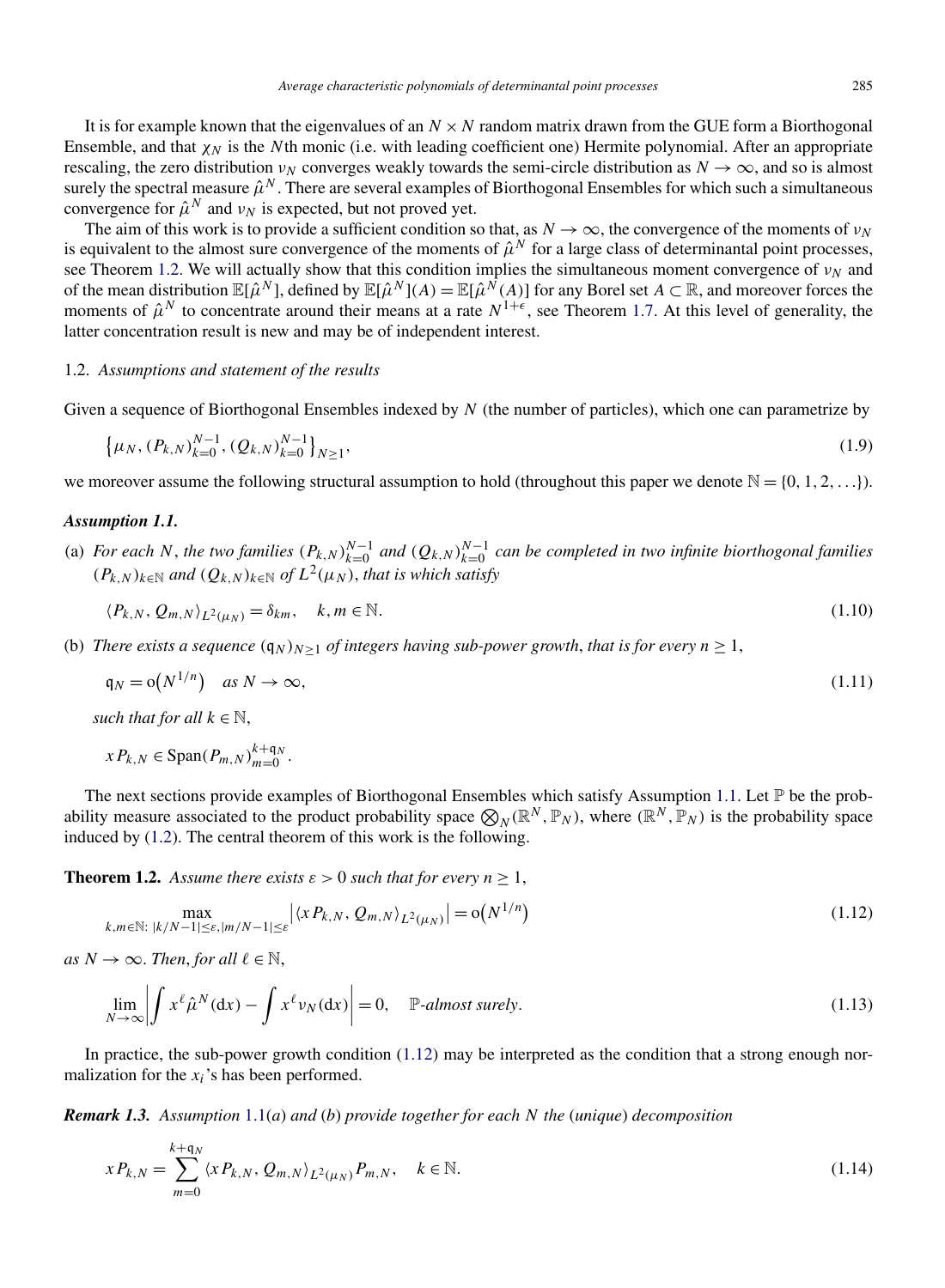<span id="page-3-0"></span>*Thus* [\(1.12\)](#page-2-0) *is a growth condition for the coefficients lying in a specific window of the infinite matrix* (*i*.*e*. *operator on*  $l^2(\mathbb{N})$  *associated to the operator*  $f(x) \mapsto xf(x)$  *acting on*  $\text{Span}(P_{k,N})_{k \in \mathbb{N}}$ .

Having in mind that probability measures on  $\mathbb R$  with compact support are characterized by their moments, the following consequence of Theorem [1.2](#page-2-0) may be of use to obtain almost sure convergence results.

**Corollary 1.4.** *Under the assumption of Theorem* [1.2,](#page-2-0) *if there exists a probability measure*  $\mu^*$  *on* R *characterized by its moments such that for all*  $\ell \in \mathbb{N}$ ,

$$
\lim_{N \to \infty} \int x^{\ell} \nu_N(\mathrm{d}x) = \int x^{\ell} \mu^*(\mathrm{d}x),
$$

*then*  $\mathbb{P}$ *-almost surely*  $\hat{\mu}^N$  *converges weakly towards*  $\mu^*$  *as*  $N \to \infty$ .

Similarly, when one is interested in the limiting zero distribution of  $\chi_N$ , the following corollary will be of help.

**Corollary 1.5.** *Under the assumption of Theorem* [1.2,](#page-2-0) *if*

- (a) *for all N large enough*  $\chi_N$  *has real zeros*,
- (b) *there exists a probability measure*  $\mu^*$  *on*  $\mathbb R$  *characterized by its moments such that for all*  $\ell \in \mathbb N$ ,

$$
\lim_{N \to \infty} \mathbb{E} \bigg[ \int x^{\ell} \hat{\mu}^N(\mathrm{d}x) \bigg] = \int x^{\ell} \mu^*(\mathrm{d}x), \tag{1.15}
$$

*then*  $v_N$  *converges weakly towards*  $\mu^*$  *as*  $N \to \infty$ .

As an example of application, we will obtain in Section [3](#page-11-0) a description for the limiting zero distribution of multiple Hermite and multiple Laguerre polynomials, see Theorems [3.5](#page-14-0) and [3.7.](#page-15-0) At the best knowledge of the author, this is the first time that a description of these zero limiting distributions is provided in such a level of generality.

*Remark 1.6. Although it is not hard to see from our proofs that Theorem* [1.2](#page-2-0) *continues to hold for determinantal point processes on* C (*with the introduction of complex conjugations where needed*), *Corollaries* 1.4 *and* 1.5 *are not true in the complex setting. Indeed, consider the eigenvalues of an*  $N \times N$  *unitary matrix distributed according to the Haar measure*, *which are known to form an OP Ensemble on the unit circle with respect to its uniform measure*. *We have*  $\chi_N(z) = z^N$ , and thus  $\nu_N = \delta_0$  *for all N*, *but the spectral measure*  $\hat{\mu}^N$  *is known to converge towards the uniform distribution on the unit circle as*  $N \rightarrow \infty$ .

On the road to establish Theorem [1.2,](#page-2-0) we prove the following variance decay which basically allows to extend the mean convergence of the moments of  $\hat{\mu}^N$  to the almost sure one, by combining the Chebyshev inequality and the Borel–Cantelli lemma.

**Theorem 1.7.** *Under the assumptions of Theorem [1.2,](#page-2-0) for every*  $0 < \alpha < 1$  *and any*  $\ell \in \mathbb{N}$ *, there exists*  $C_{\alpha,\ell}$  *independent of N such that*

$$
\mathbb{V}\text{ar}\bigg[\int x^{\ell}\hat{\mu}^{N}(\mathrm{d}x)\bigg] \leq \frac{C_{\alpha,\ell}}{N^{1+\alpha}}.\tag{1.16}
$$

*If moreover* q*<sup>N</sup> and the left-hand side of* [\(1.12\)](#page-2-0) *are bounded* (*seen as sequences of the parameter N*), *then* (1.16) *also holds for*  $\alpha = 1$ .

Before to provide proofs for Theorems [1.2](#page-2-0) and 1.7, we now describe a few Biorthogonal Ensembles which are concerned by our results.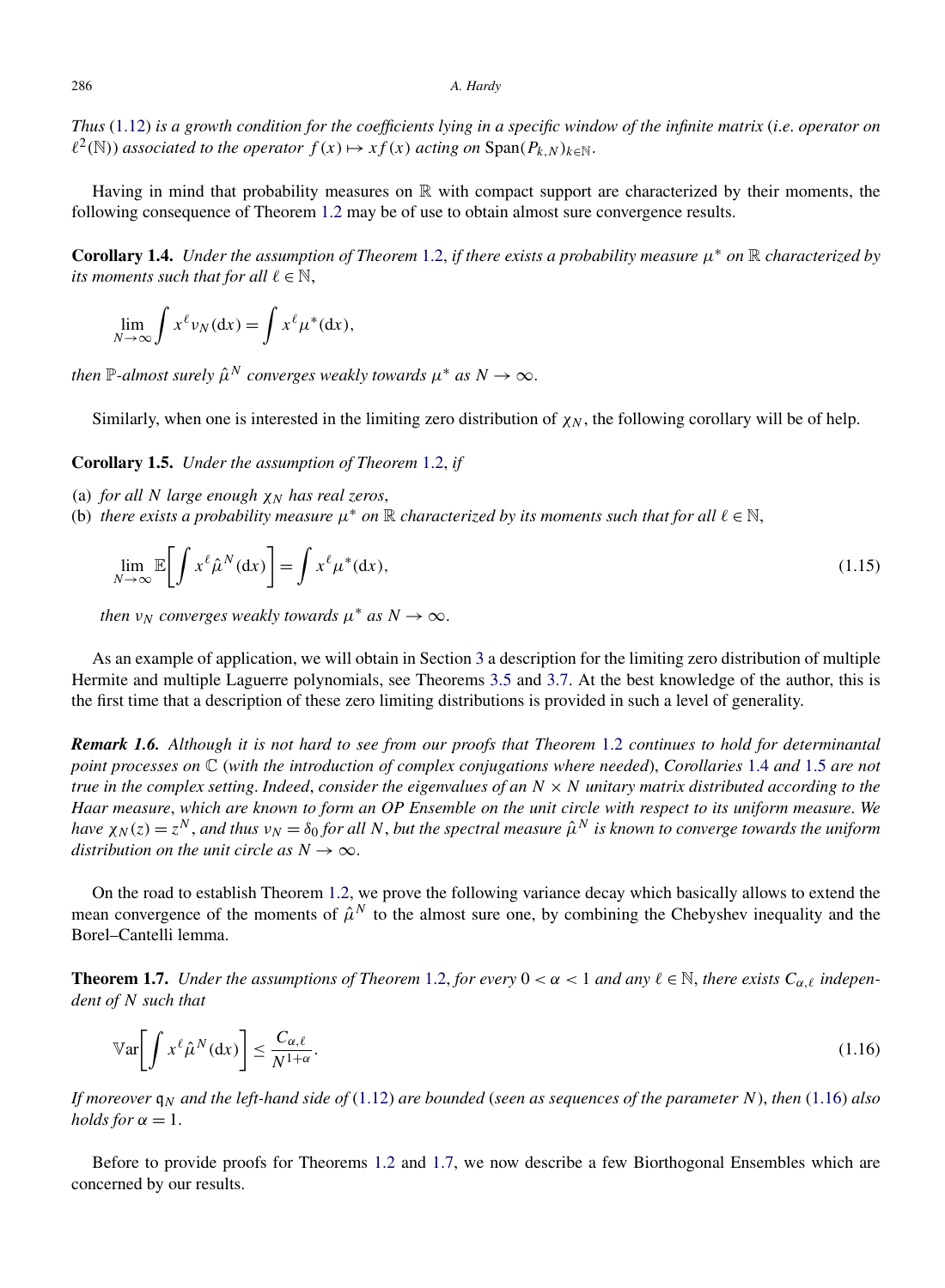#### 1.3. *Orthogonal Polynomial Ensembles*

Examples of Orthogonal Polynomial (OP) Ensembles are provided by eigenvalue distributions of unitary invariant Hermitian random matrices, including the GUE, Wishart and Jacobi matrix models; they also arise from nonintersecting diffusion processes starting and ending at the origin. In the latter examples,  $\mu_N$  has a density with respect to the Lebesgue measure. They moreover play a key role in the resolution of several problems from asymptotic combinatorics, such as the problem of the longest increasing subsequence of a random permutation, the shape distribution of large Young diagrams, the random tilings of an Aztec diamond (resp. hexagone) with dominos (resp. rhombuses). This time  $\mu_N$  is a discrete measure. For further information, see [\[29–31\]](#page-19-0) and references therein.

The joint probability distribution of real random variables  $x_1, \ldots, x_N$  drawn from an OP Ensemble reads

$$
\frac{1}{Z_N} \prod_{1 \le i < j \le N} |x_i - x_j|^2 \prod_{i=1}^N \mu_N(\mathrm{d} x_i),
$$

where  $Z_N$  is a normalization constant and  $\mu_N$  is a measure on R having all its moments. One can rewrite that distribution in the form [\(1.2\)](#page-1-0) by taking for  $P_{k,N} = Q_{k,N}$  the *k*th orthonormal polynomial for  $\mu_N$ . The associated operator is then the orthogonal projection onto the subspace of  $L^2(\mu_N)$  of polynomials having degree at most  $N-1$ . Thus, OP Ensembles satisfy Assumption [1.1](#page-2-0) with  $q_N = 1$ .

An important observation, provided by a classical integral representation for OPs attributed to Heine, see e.g. [\[15\]](#page-19-0), Proposition 3.8, is that the average characteristic polynomial  $\chi_N$  associated to an OP Ensemble equals the *N*th monic OP with respect to  $\mu_N$ . Since OPs are known to have real zeros,  $v_N$  is thus supported on R.

As we shall recall in Section [2,](#page-6-0) the mean distribution  $\mathbb{E}[\hat{\mu}^N]$  of a determinantal point process reads  $\frac{1}{N}K_N(x, x) \times$  $\mu<sub>N</sub>(dx)$ . Quite remarkably, it turns out that in the case of OP Ensembles, the convergence of the mean distribution has been investigated in the approximation theory literature, where it is referred as the weak convergence of the Christoffel–Darboux kernel. Indeed, recall that OPs satisfy the three-term recurrence relation

$$
x P_{k,N} = a_{k+1,N} P_{k+1,N} + b_{k,N} P_{k,N} + a_{k,N} P_{k-1,N}, \quad k \ge 1,
$$
  

$$
x P_{0,N} = a_{1,N} P_{1,N} + b_{0,N} P_{0,N}.
$$

Using the determinantal point processes terminology, Nevai [\[40\]](#page-20-0) and Van Assche [\[43\]](#page-20-0) actually proved that if  $a_{N,N}$  =  $o(N^{1/2})$ , then for any continuous and bounded function *f* on R,

$$
\lim_{N \to \infty} \left| \mathbb{E} \left[ \int f(x) \hat{\mu}^N(\mathrm{d}x) \right] - \int f(x) \nu_N(\mathrm{d}x) \right| = 0. \tag{1.17}
$$

Nevertheless, their proofs involve the Gaussian quadrature associated to OPs, an argument which does not seem to be generalizable to more general Biorthogonal Ensembles. More recently, and in the case where the supports of the measures  $\mu_N$  are uniformly bounded, Simon [\[41\]](#page-20-0) proved the simultaneous moment convergence of  $\mathbb{E}[\hat{\mu}^{\tilde{N}}]$  and  $\nu_N$  by means of elegant operator-theoretic arguments, which have been of inspiration for this work. The (little) novelty of Theorem [1.2](#page-2-0) for OP Ensembles is to show that (1.17) also holds when *f* is polynomial, provided there exists *ε >* 0 such that both

$$
\max_{k \in \mathbb{N}: \ |k/N-1| \leq \varepsilon} |a_{k,N}| \quad \text{and} \quad \max_{k \in \mathbb{N}: \ |k/N-1| \leq \varepsilon} |b_{k,N}|
$$

have a sub-power growth as  $N \to \infty$ .

Our result also strengthens the mean convergence to the almost sure one, but let us mention that by using the Christoffel–Darboux formula for the kernel of OP Ensembles, the variance decay [\(1.16\)](#page-3-0) can be alternatively obtained with our growth assumption from an easy adaptation of the proof of [\[39\]](#page-20-0), Theorem 4.3.1.(ii). The advantage of our approach here is we do not use the Christoffel–Darboux formula, so that it applies to more general Biorthogonal Ensembles where such a formula is not available.

Let us also mention that Breuer and Duits recently established in [\[12\]](#page-19-0) that if  $a_{N,N} = o(N^{1/2})$ , for any continuous and bounded function f the concentration of  $\int f(x) \hat{\mu}^N(dx)$  around its mean actually happens at an exponential rate. Their proof is based on the Laplace transform approach for concentration inequalities which provides a much more accurate upper bound than the Chebyshev inequality we use in our proof.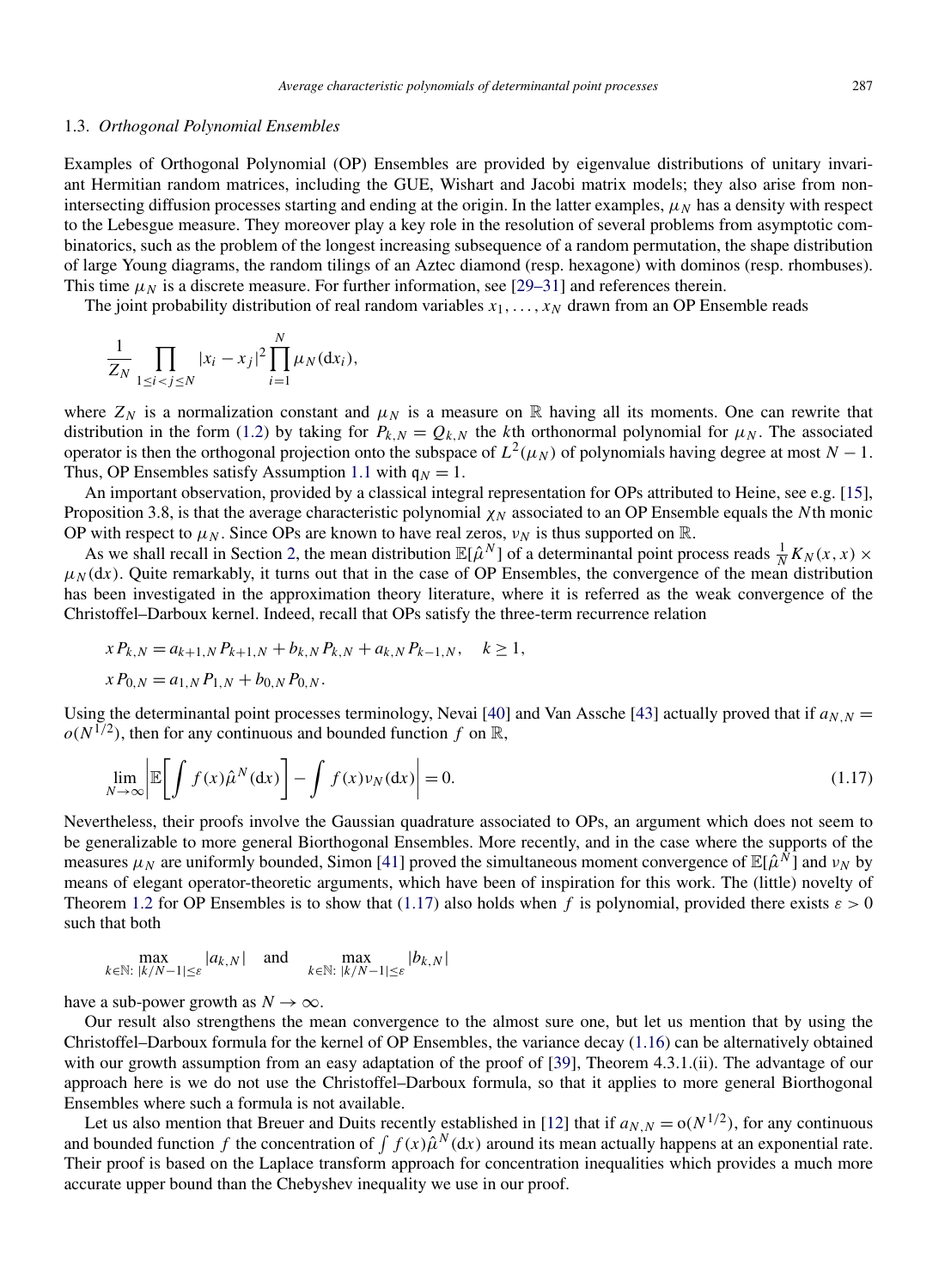#### <span id="page-5-0"></span>1.4. *One-parameter deformation of OP Ensembles*

Borodin introduced the concept of Biorthogonal Ensembles in [\[11\]](#page-19-0) to study the following one parameter deformation of an OP Ensemble

$$
\frac{1}{Z_N} \prod_{1 \le i < j \le N} (x_i - x_j) \left( x_i^{\theta} - x_j^{\theta} \right) \prod_{i=1}^N \mu_N(\mathrm{d}x_i),\tag{1.18}
$$

where  $\theta$  is a fixed positive real number and, when  $\theta$  is non-integer, we assume for the sake of simplicity that  $\mu_N$ is a measure supported on  $\mathbb{R}_+$ . The motivation to study such ensembles arises from Muttalib's work on modeling disordered conductors in the metallic regime [\[38\]](#page-20-0).

In a similar fashion than for OP Ensembles, for any *N* one can rewrite (1.18) in the form [\(1.2\)](#page-1-0) with  $P_{k,N}$  a polynomial of degree *k*, and  $Q_{k,N}(x) = \tilde{Q}_{k,N}(x^{\theta})$  where  $\tilde{Q}_{k,N}$  is a polynomial of degree *k*, such that the  $P_{k,N}$ 's and the  $Q_{k,N}$ 's are biorthogonal; they are called biorthogonal polynomials in the literature, see the numerous references in [\[11\]](#page-19-0). These ensembles satisfy Assumption [1.1](#page-2-0) with  $q_N = 1$ .

Equivalently, one can express the biorthogonal relations between the  $P_{k,N}$ 's and  $Q_{k,N}$ 's by the relations

$$
\left\langle P_{k,N}, x^{\theta j} \right\rangle_{L^2(\mu_N)} = 0, \qquad \left\langle Q_{k,N}, x^j \right\rangle_{L^2(\mu_N)} = 0, \quad 0 \le j \le k - 1, k \ge 1.
$$

*N*

It is then easy to show by using similar arguments than in the proof of [\[15\]](#page-19-0), Proposition 3.8, that the average characteristic polynomial  $\chi_N$  satisfies  $\langle \chi_N, x^{\theta j} \rangle_{L^2(\mu_N)} = 0$  for all  $0 \le j \le N-1$  and thus equals  $P_{N,N}$  up to a multiplicative constant.

Our results seem to be completely new for such ensembles; no Christoffel–Darboux type formula is available for the kernel  $K_N$  in the general  $\theta > 0$  case.

# 1.5. *Multiple Orthogonal Polynomial Ensembles*

Firstly introduced by Bleher and Kuijlaars [\[9\]](#page-19-0) to describe the eigenvalue distribution of an additive perturbation of the GUE, breaking the unitary invariance, Multiple Orthogonal Polynomial (MOP) Ensembles show up in several perturbed matrix models [\[8,10,17\]](#page-19-0), in multi-matrix models [\[19,20,34\]](#page-19-0) as well, and in non-intersecting diffusion processes with arbitrary prescribed starting points and ending at the origin [\[35\]](#page-20-0). For general presentations, see [\[32,33\]](#page-19-0) and the references therein.

The joint distribution of real random variables  $x_1, \ldots, x_N$  distributed according to a MOP Ensemble has the following form

$$
\frac{1}{Z_{n,N}} \prod_{1 \le i < j \le N} (x_j - x_i) \det \begin{bmatrix} \{x_j^{i-1} w_{1,N}(x_j)\}_{i,j=1}^{n_1,N} \\ \vdots \\ \{x_j^{i-1} w_{r,N}(x_j)\}_{i,j=1}^{n_r,N} \end{bmatrix} \prod_{i=1}^N \mu_N(\mathrm{d}x_i), \tag{1.19}
$$

where  $\mu_N$  is a measure on R having all its moments,  $Z_{n,N}$  is a normalization constant and the weights  $w_{1,N},\ldots,w_{r,N}\in L^2(\mu_N)$  are such that (1.19) is indeed a probability distribution. The multi-index  $\mathbf{n}=(n_1,\ldots,n_r)\in$  $N^r$  depends on *N* and satisfies  $\sum_{i=1}^r n_i = N$ . Note that we recover OP Ensembles by taking  $r = 1$ .

It turns out one can rewrite (1.19) in the form [\(1.2\)](#page-1-0) where the  $P_{k,N}$ 's are monic polynomials with deg  $P_{k,N} = k$ , the  $Q_{k,N}$ 's are (non-necessarily polynomial)  $L^2(\mu_N)$ -functions biorthogonal to the  $P_{k,N}$ 's, and MOP Ensembles satisfies Assumption [1.1](#page-2-0) with  $q_N = 1$ , see Section [3.](#page-11-0)

Kuijlaars [\[32\]](#page-19-0), Proposition 2.2, established that the average characteristic polynomial  $\chi_N$  associated to (1.19) is the **n**th (type II) MOP associated with the weights  $w_{i,N}$ ,  $1 \le i \le r$ , and the measure  $\mu_N$ , see Definition [3.1.](#page-12-0)

The simultaneous convergence of the empirical measure  $\hat{\mu}^N$  and the zero distribution  $\nu_N$  of the associated MOPs is expected for several MOP Ensembles. It is for example the case for non-intersecting squared Bessel paths with positive starting point and ending at the origin. Indeed, for this MOP Ensemble  $\mathbb{E}[\hat{\mu}^N]$  converges towards a limiting measure described in terms of the solution of a vector equilibrium problem, see [\[35\]](#page-20-0), Theorem 2.4 and Appendix, and the limit of  $v<sub>N</sub>$  benefits from the same description [\[36\]](#page-20-0). The same situation holds in the two-matrix model with quartic/quadratic potentials, by combining the works [\[19\]](#page-19-0) and [\[18\]](#page-19-0). For the non-intersecting squared Bessel paths model, which is equivalent to a non-centered complex Wishart matrix model, the almost sure convergence of  $\hat{\mu}^N$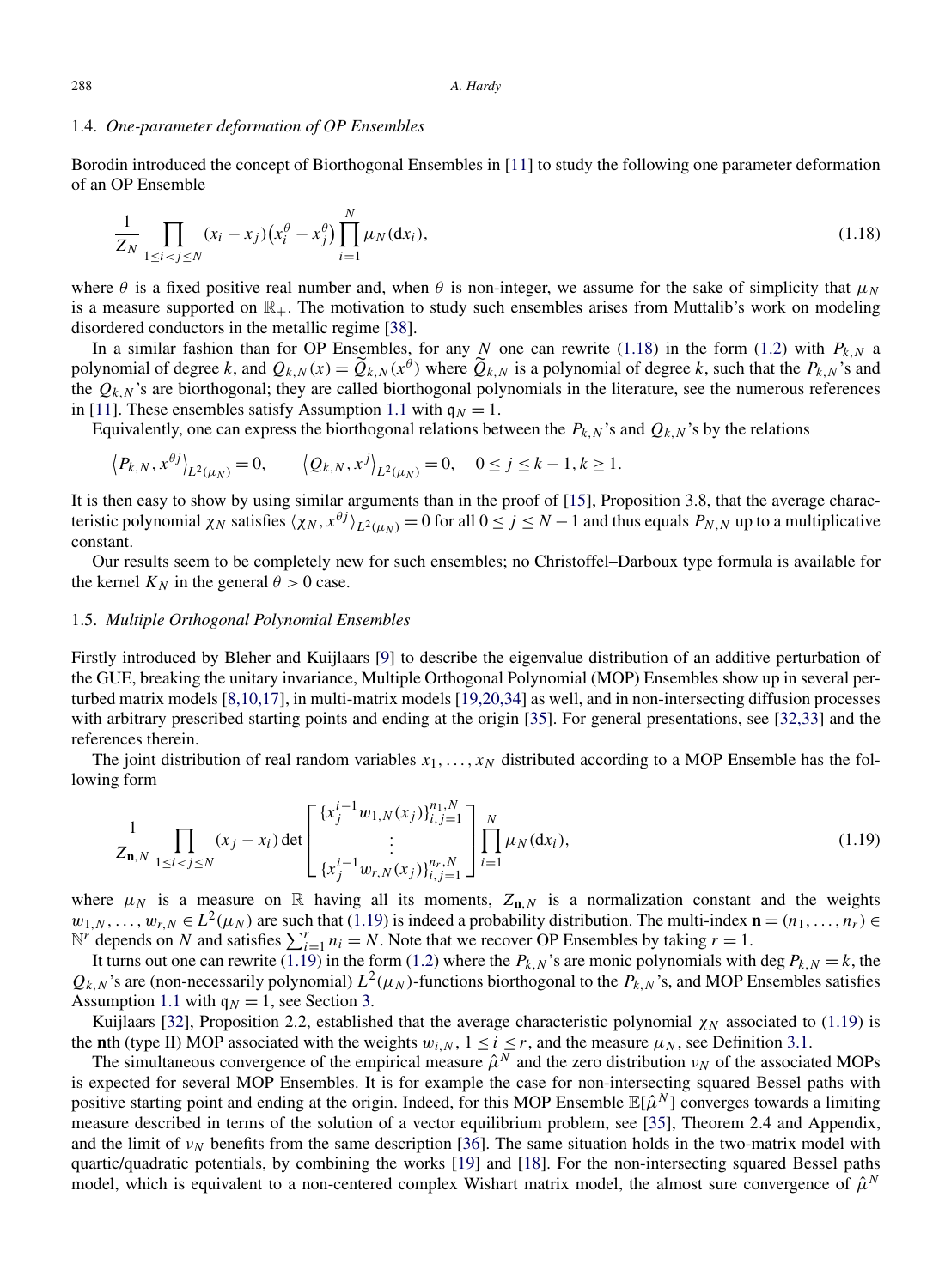<span id="page-6-0"></span>towards the solution of the vector equilibrium problem has recently been obtained as a consequence of a stronger large deviation principle [\[25\]](#page-19-0). For the two matrix model, to prove a large deviation upper bound involving a rate function associated to a vector equilibrium problem is still an open problem, see [\[21\]](#page-19-0) for further discussion. For these two MOP Ensembles, the almost sure simultaneous convergence of  $\hat{\mu}^N$  and  $\nu_N$  follows from Theorem [1.2,](#page-2-0) since the asymptotics of the recurrence coefficients  $\langle xP_{k,N}, Q_{m,N} \rangle_{L^2(\mu_N)}$ 's are actually explicitly described in [\[36\]](#page-20-0), (1.11), and [\[18\]](#page-19-0), Theorem 5.2, respectively. An other example of MOP Ensemble where the same conclusion holds is provided by [\[5\]](#page-19-0), in relation with the six-vertex model.

*Remark 1.8. Let us stress that our results for MOP Ensembles combine nicely with a Deift–Zhou steepest descent* analysis. Indeed, it is known for such ensembles that one can represent  $K_N$  in terms of the solution of a Riemann– *Hilbert problem*, *see* [\[32\]](#page-19-0). *This*, *in principle*, *allows to use the Deift–Zhou steepest descent method*, *which yields a precise asymptotic description of*  $K_N$ , and related quantities. In particular, the  $\langle x P_{k,N}, Q_{m,N} \rangle_{L^2(\mu_N)}$ 's can be ex*pressed in terms of the solution of the Riemann–Hilbert problem* (*see* [\[23\]](#page-19-0), *Section* 5) *and a control of their growth would follow from that steepest descent analysis* (*alternatively*, *a control of the growth of the nearest neighbor recurrence coefficients is also sufficient*, *as explained in Section* [3\)](#page-11-0). *Such an asymptotic analysis also typically provides the locally uniform convergence and tail estimates for*  $K_N$  *as*  $N \to \infty$ , *from which would follow* [\(1.15\)](#page-3-0), *and where the limiting measure*  $\mu^*$  *has in general compact support. In most cases, the zeros of*  $\chi_N$  *are real; this is always true for important subclasses of MOPs like Angelesco or AT systems* [\[27\]](#page-19-0). *Thus*, *if one assumes the latter to be true*, *the combination of a successful Deift–Zhou steepest descent analysis together with Corollary* [1.5](#page-3-0) *and Theorem* [1.7](#page-3-0) *would provide the almost sure weak convergence of the empirical measure*  $\hat{\mu}^N$ , and moreover the weak convergence of the *zero distribution*  $v_N$  *of the MOPs towards*  $\mu^*$ , *without extra effort.* 

*Remark 1.9. As we have seen*, *OP Ensembles*, *their θ -deformation*, *and MOP Ensembles all satisfy Assumption* [1.1](#page-2-0) *with*  $q_N = 1$ . *A class of determinantal point processes which satisfy this assumption but for which*  $q_N$  *may grow is provided by mixed-type MOP Ensembles* (*where Pk,N 's are no longer polynomials*), *originally introduced by Daems and Kuijlaars to describe non-intersecting Brownian bridges with arbitrary starting and ending points* [\[14\]](#page-19-0). *Delvaux showed that the average characteristic polynomial*  $\chi_N$  *is in this case a mixture of MOPs* [\[16\]](#page-19-0).

The rest of this work is structured as follows. In Section 2, we establish Theorems [1.2](#page-2-0) and [1.7.](#page-3-0) In Section [3,](#page-11-0) after a quick introduction to MOPs, we use Corollary [1.5](#page-3-0) and Voiculescu's theorems in order to identify the limiting zero distribution of the multiple Hermite and multiple Laguerre polynomials in terms of free convolutions, and moreover derive algebraic equations for their Cauchy–Stieltjes transform.

#### **2. Proof of the main theorems**

In a first step to establish Theorems [1.2](#page-2-0) and [1.7,](#page-3-0) we express all the quantities of interest in terms of traces of appropriate operators; this is a usual move in the theory of determinantal point processes.

#### 2.1. *Step* 1: *Tracial representations*

Consider a determinantal point process associated to the rank *N* bounded projector  $\pi_N$  acting on  $L^2(\mu_N)$  with kernel  $K_N$  given by [\(1.3\)](#page-1-0), so that

Im(
$$
\pi_N
$$
) = Span( $P_{k,N}$ ) <sub>$k=0$</sub>  <sup>$N-1$</sup> , Ker( $\pi_N$ ) <sup>$\perp$</sup>  = Span( $Q_{k,N}$ ) <sub>$k=0$</sub>  <sup>$N-1$</sup> .

The usual definition of a determinantal point process, see e.g. [\[28\]](#page-19-0), provides for any  $n \ge 1$  and any Borel function  $f:\mathbb{R}^n\to\mathbb{R}$  the identity

$$
\mathbb{E}\bigg[\sum_{i_1 \neq \dots \neq i_n} f(x_{i_1}, \dots, x_{i_n})\bigg]
$$
\n
$$
= \int f(x_1, \dots, x_n) \det[K_N(x_i, x_j)]_{i,j=1}^n \prod_{i=1}^n \mu_N(\mathrm{d}x_i), \tag{2.1}
$$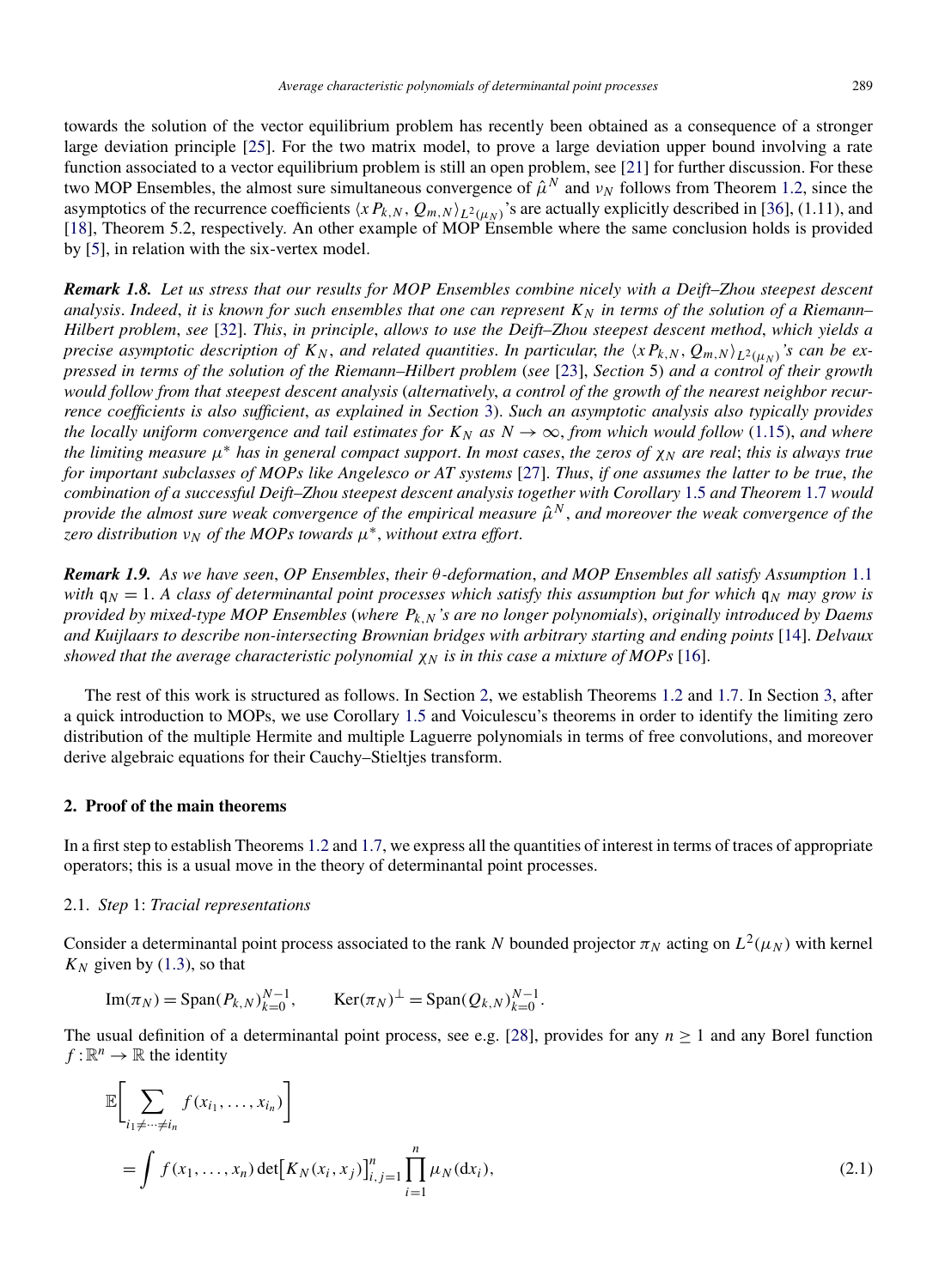<span id="page-7-0"></span>where the summation concerns all pairwise distinct indices taken from {1*,...,N*}.

Let *M* be the operator acting on  $L^2(\mu_N)$  by

$$
Mf(x) = xf(x). \tag{2.2}
$$

Then, it is standard to show that the following identity holds.

**Lemma 2.1.** *For any*  $\ell \in \mathbb{N}$ ,

$$
\mathbb{E}\bigg[\int x^{\ell}\hat{\mu}^N(\mathrm{d}x)\bigg]=\frac{1}{N}\mathrm{Tr}\big(\pi_N M^{\ell}\pi_N\big).
$$

**Proof.** By using [\(2.1\)](#page-6-0) with  $n = 1$ , [\(1.3\)](#page-1-0) and the biorthogonality relations [\(1.1\)](#page-1-0), we obtain

$$
\mathbb{E}\left[\sum_{i=1}^{N} x_i^{\ell}\right] = \sum_{k=0}^{N-1} \int x^{\ell} P_{k,N}(x) Q_{k,N}(x) \mu_N(\mathrm{d}x) \n= \sum_{k=0}^{N-1} \langle (\pi_N M^{\ell} \pi_N) P_{k,N}, Q_{k,N} \rangle_{L^2(\mu_N)} \n= \text{Tr}(\pi_N M^{\ell} \pi_N).
$$

We also represent the variance of the moments in a similar fashion.

**Lemma 2.2.** *For any*  $\ell \in \mathbb{N}$ ,

$$
\mathbb{V}\text{ar}\bigg[\int x^{\ell}\hat{\mu}^N(\mathrm{d}x)\bigg]=\frac{1}{N^2}\big(\text{Tr}(\pi_N M^{2\ell}\pi_N)-\text{Tr}(\pi_N M^{\ell}\pi_N M^{\ell}\pi_N)\big).
$$

**Proof.** We write

$$
\mathbb{V}\text{ar}\left[\sum_{i=1}^{N} x_i^{\ell}\right] = \mathbb{E}\left[\sum_{i=1}^{N} x_i^{2\ell}\right] + \mathbb{E}\left[\sum_{i \neq j} x_i^{\ell} x_j^{\ell}\right] - \left(\mathbb{E}\left[\sum_{i=1}^{N} x_i^{\ell}\right]\right)^2
$$

in order to obtain, thanks to  $(2.1)$  with  $n = 2$  and Lemma 2.1,

$$
\mathbb{V}\text{ar}\left[\sum_{i=1}^N x_i^{\ell}\right] = \text{Tr}\left(\pi_N M^{2\ell} \pi_N\right) - \int \int x^{\ell} y^{\ell} K_N(x, y) K_N(y, x) \mu_N(\mathrm{d}x) \mu_N(\mathrm{d}y).
$$

Finally, observe that

$$
\int \int x^{\ell} y^{\ell} K_N(x, y) K_N(y, x) \mu_N(\mathrm{d}x) \mu_N(\mathrm{d}y)
$$
\n=
$$
\sum_{k=0}^{N-1} \int x^{\ell} \left( \int K_N(x, y) y^{\ell} P_{k,N}(y) \mu_N(\mathrm{d}y) \right) Q_{k,N}(x) \mu_N(\mathrm{d}x)
$$
\n=
$$
\sum_{k=0}^{N-1} \langle \pi_N M^{\ell} \pi_N M^{\ell} \pi_N P_{k,N}, Q_{k,N} \rangle_{L^2(\mu_N)}
$$
\n=
$$
\text{Tr}(\pi_N M^{\ell} \pi_N M^{\ell} \pi_N)
$$

 $\Box$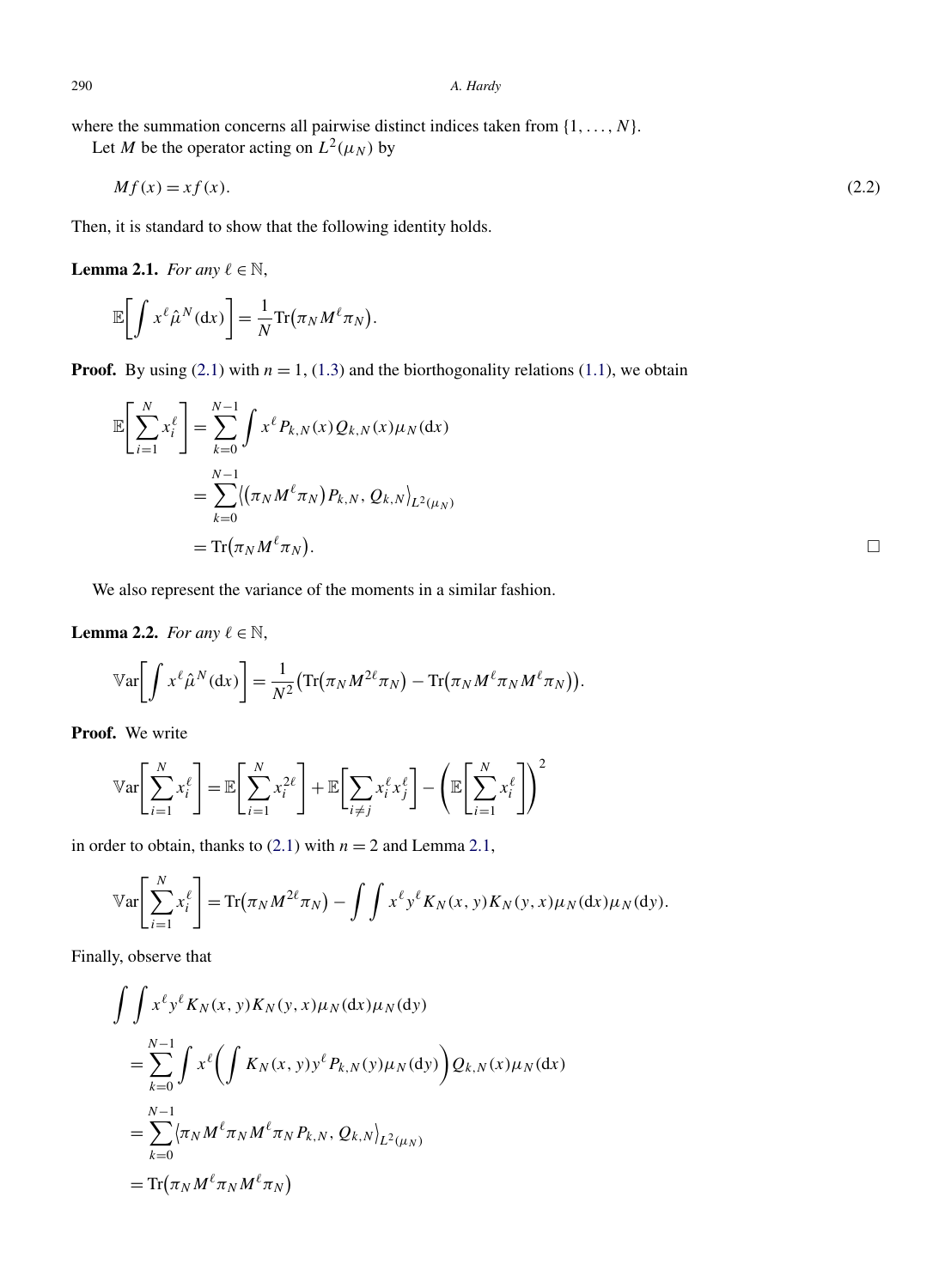<span id="page-8-0"></span>to complete the proof.

We now check that the average characteristic polynomial  $\chi_N$  equals the characteristic polynomial of the operator  $\pi_N M \pi_N$  acting on Im( $\pi_N$ ).

**Proposition 2.3.** *If* det *stands for the determinant of endomorphisms of*  $\text{Im}(\pi_N)$ *, then* 

 $\chi_N(z) = \det(z - \pi_N M \pi_N), \quad z \in \mathbb{C}.$ 

**Proof.** On the one hand, Vieta's formulas provide

 $\overline{a}$ 

$$
\mathbb{E}\left[\prod_{i=1}^N(z-x_i)\right] = z^N + \sum_{n=1}^N \frac{1}{n!}(-1)^n z^{N-n} \mathbb{E}\left[\sum_{i_1 \neq \dots \neq i_n} x_{i_1} \cdots x_{i_n}\right]
$$

and [\(2.1\)](#page-6-0) yields for any  $1 \le n \le N$ 

$$
\mathbb{E}\bigg[\sum_{i_1\neq\cdots\neq i_n}x_{i_1}\cdots x_{i_n}\bigg]=\int\det[x_jK(x_i,x_j)]_{i,j=1}^n\prod_{i=1}^n\mu_N(\mathrm{d}x_i).
$$

On the other hand, since  $\pi_N M \pi_N$  is an integral operator acting on Im $(\pi_N)$  with kernel  $(x, y) \mapsto y K_N(x, y)$ , the Fredholm's expansion, see e.g. [\[24\]](#page-19-0), reads

$$
\det(z - \pi_N M \pi_N) = z^N + \sum_{n=1}^N \frac{1}{n!} (-1)^n z^{N-n} \int \det[x_j K_N(x_i, x_j)]_{i,j=1}^n \prod_{i=1}^n \mu_N(\mathrm{d} x_i),
$$

from which Proposition 2.3 follows.  $\square$ 

The next immediate corollary will be of important use in what follows.

**Corollary 2.4.** *For any*  $\ell \in \mathbb{N}$ ,

$$
\int x^{\ell} \nu_N(\mathrm{d}x) = \frac{1}{N} \mathrm{Tr}((\pi_N M \pi_N)^{\ell}).
$$

The second step is to rewrite the traces in terms of weighted lattice paths.

# 2.2. *Step* 2: *Lattice paths representations*

We introduce for each *N* the oriented graph  $\mathcal{G}_N = (\mathcal{V}_N, \mathcal{E}_N)$  having  $\mathcal{V}_N = \mathbb{N}^2$  for vertices and for edges

$$
\mathcal{E}_N = \left\{ (n,k) \to (n+1,m) : \quad n,k \in \mathbb{N}, \quad 0 \le m \le k + \mathfrak{q}_N \right\}
$$

To each edge is associated a weight

$$
w_N\big((n,k)\to(n+1,m)\big)=\langle xP_{k,N},Q_{m,N}\rangle_{L^2(\mu_N)},
$$

and the weight of a finite length oriented path  $\gamma$  on  $\mathcal{G}_N$  is defined as the product of the weights of the edges contained in *γ* , namely

$$
w_N(\gamma) = \prod_{e \in \mathcal{E}_N: \ e \subset \gamma} w_N(e). \tag{2.3}
$$

Then the following holds.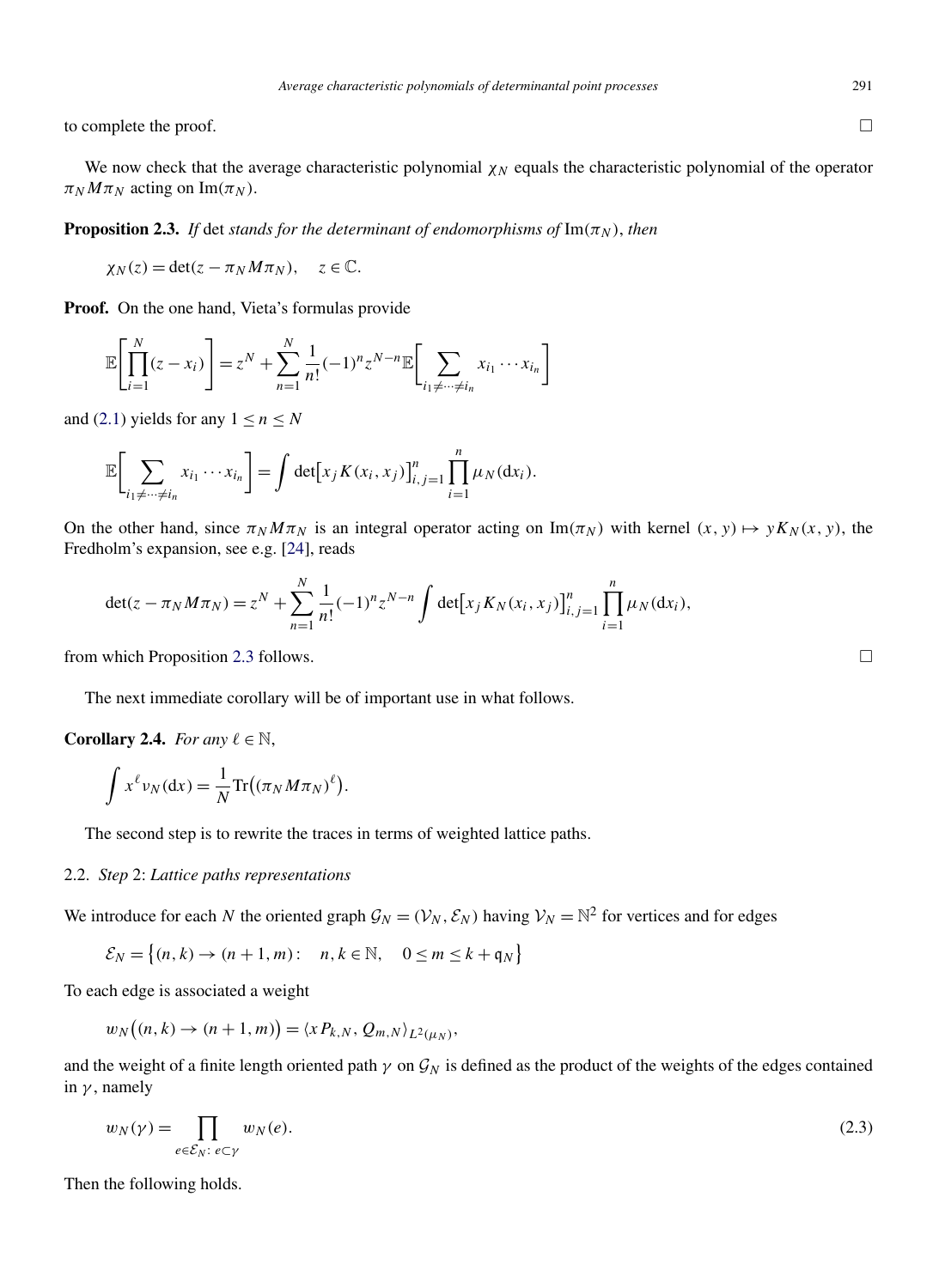<span id="page-9-0"></span>**Lemma 2.5.** *For any*  $\ell \in \mathbb{N}$ ,

$$
\mathbb{E}\bigg[\int x^{\ell}\hat{\mu}^{N}(\mathrm{d}x)\bigg] = \frac{1}{N} \sum_{k=0}^{N-1} \sum_{\gamma:\ (0,k)\to(\ell,k)} w_{N}(\gamma),\tag{2.4}
$$

*where the rightmost summation concerns all the oriented paths on*  $\mathcal{G}_N$  *starting from*  $(0, k)$  *and ending at*  $(\ell, k)$ *.* 

**Proof.** It follows inductively on  $\ell$  from [\(1.14\)](#page-2-0) and the definition [\(2.3\)](#page-8-0) that

$$
\left(\pi_N M^{\ell} \pi_N\right) P_{k,N} = \sum_{m=0}^{N-1} \left( \sum_{\gamma \colon (0,k) \to (\ell,m)} w_N(\gamma) \right) P_{m,N}, \quad \ell, k \in \mathbb{N}.
$$
\n(2.5)

Thus, we obtain from the biorthogonality relations [\(1.1\)](#page-1-0)

$$
\text{Tr}(\pi_N M^{\ell} \pi_N) = \sum_{k=0}^{N-1} \langle (\pi_N M^{\ell} \pi_N) P_{k,N}, Q_{k,N} \rangle_{L^2(\mu_N)} \n= \sum_{k=0}^{N-1} \sum_{\gamma: (0,k) \to (\ell,k)} w_N(\gamma),
$$
\n(2.6)

and Lemma 2.5 follows from Lemma [2.1.](#page-7-0)

Next, we introduce

$$
D_N = \left\{ (n, m) \in \mathbb{N}^2 \colon m \ge N \right\} \tag{2.7}
$$

 $\Box$ 

 $\Box$ 

and obtain a similar representation for the moments of  $v_N$ .

**Lemma 2.6.** *For any*  $\ell \in \mathbb{N}$ ,

$$
\int x^{\ell} \nu_N(\mathrm{d}x) = \frac{1}{N} \sum_{k=0}^{N-1} \sum_{\gamma : (0,k) \to (\ell,k), \gamma \cap D_N = \emptyset} w_N(\gamma).
$$
\n(2.8)

**Proof.** Similarly than for  $(2.5)$ , we have

$$
\underbrace{(\pi_N M \cdots \pi_N M}_{\ell} \pi_N) P_{k,N} = \sum_{m=0}^{N-1} \left( \sum_{\gamma: (0,k) \to (\ell,m), \gamma \cap D_N = \emptyset} w_N(\gamma) \right) P_{m,N}, \quad \ell, k \in \mathbb{N}.
$$
 (2.9)

Since  $\pi_N^2 = \pi_N$ , this yields

$$
\operatorname{Tr}\left((\pi_N M \pi_N)^{\ell}\right) = \sum_{k=0}^{N-1} \langle \underbrace{(\pi_N M \cdots \pi_N M}_{\ell} \pi_N) P_{k,N}, Q_{k,N} \rangle_{L^2(\mu_N)}
$$
\n
$$
= \sum_{k=0}^{N-1} \sum_{\gamma: (0,k) \to (\ell,k), \gamma \cap D_N = \emptyset} w_N(\gamma)
$$
\n(2.10)

and thus Lemma 2.6, because of Corollary [2.4.](#page-8-0)

If we denote by  $\gamma(m)$  the ordinate of a path  $\gamma$  at abscissa m, then we can represent the variance of the moments of  $\hat{\mu}^N$  in a similar fashion.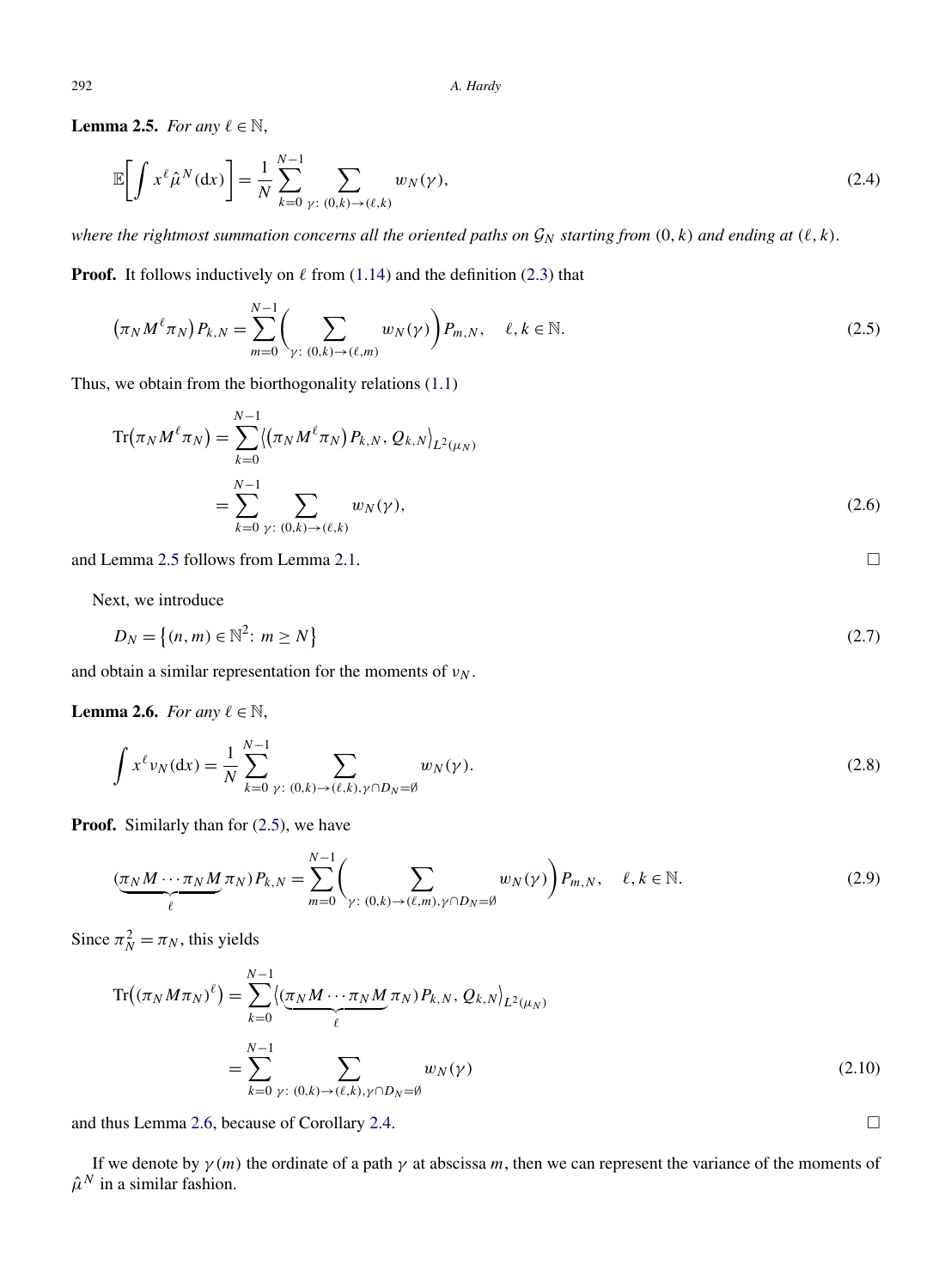<span id="page-10-0"></span>**Lemma 2.7.** *For any*  $\ell \in \mathbb{N}$ ,

$$
\mathbb{V}\text{ar}\bigg[\int x^{\ell}\hat{\mu}^{N}(\mathrm{d}x)\bigg] = \frac{1}{N^{2}}\sum_{k=0}^{N-1} \sum_{\gamma:\ (0,k)\to(2\ell,k),\gamma(\ell)\geq N} w_{N}(\gamma). \tag{2.11}
$$

**Proof.** We have already shown in  $(2.6)$  that

$$
\text{Tr}(\pi_N M^{2\ell} \pi_N) = \sum_{k=0}^{N-1} \sum_{\gamma: (0,k) \to (2\ell,k)} w_N(\gamma).
$$
 (2.12)

Since

$$
(\pi_N M^{\ell} \pi_N M^{\ell} \pi_N) P_{k,N} = \sum_{m=0}^{N-1} \Biggl( \sum_{\gamma: (0,k) \to (\ell,m), \gamma(\ell) < N} w_N(\gamma) \Biggr) P_{m,N}, \quad \ell, k \in \mathbb{N},
$$

we moreover obtain

$$
\text{Tr}(\pi_N M^{\ell} \pi_N M^{\ell} \pi_N) = \sum_{k=0}^{N-1} \sum_{\gamma: (0,k) \to (2\ell,k), \gamma(\ell) < N} w_N(\gamma). \tag{2.13}
$$

Lemma 2.7 is then a consequence of Lemma [2.2](#page-7-0) and  $(2.12)$ – $(2.13)$ .

We are now in position to complete the proofs of Theorems [1.2](#page-2-0) and [1.7.](#page-3-0)

#### 2.3. *Step* 3: *Upper bounds and conclusions*

Let us first provide a proof for Theorem [1.2](#page-2-0) assuming that Theorem [1.7](#page-3-0) holds.

**Proof of Theorem [1.2.](#page-2-0)** It is enough to prove that for any given  $\ell \in \mathbb{N}$ 

$$
\lim_{N \to \infty} \left| \mathbb{E} \left[ \int x^{\ell} \hat{\mu}^N(\mathrm{d}x) \right] - \int x^{\ell} \nu_N(\mathrm{d}x) \right| = 0,
$$
\n(2.14)

since [\(1.13\)](#page-2-0) would then follow from Theorem [1.7,](#page-3-0) together with the Chebyshev inequality and the Borel–Cantelli lemma. As a consequence of Lemmas [2.5](#page-9-0) and [2.6,](#page-9-0) we obtain

$$
\mathbb{E}\bigg[\int x^{\ell}\hat{\mu}^{N}(\mathrm{d}x)\bigg]-\int x^{\ell}\nu_{N}(\mathrm{d}x)=\frac{1}{N}\sum_{k=0}^{N-1}\sum_{\gamma:\ (0,k)\to(\ell,k),\gamma\cap D_{N}\neq\emptyset}w_{N}(\gamma).
$$
\n(2.15)

Since by following an edge of  $\mathcal{G}_N$  one increases the ordinate by at most  $q_N$ , the rightmost sum of (2.15) will bring null contribution if *k* is strictly less that  $N - \ell q_N$ . Observe moreover that the vertices explored by any path  $\gamma$  going from  $(0, k)$  to  $(\ell, k)$  for some  $N - \ell q_N \le k \le N - 1$  such that  $\gamma \cap D_N \ne \emptyset$  form a subset of

$$
\{(n,m)\in\mathbb{N}^2\colon 0\leq n\leq \ell, N-\ell\mathfrak{q}_N\leq m
$$

As a consequence, if one roughly bounds from above the number of such paths by  $(2\ell q_N)^{\ell}$ , one obtains from (2.15) that

$$
\left| \mathbb{E} \left[ \int x^{\ell} \hat{\mu}^{N} (\mathrm{d} x) \right] - \int x^{\ell} \nu_{N} (\mathrm{d} x) \right|
$$
  
\n
$$
\leq \frac{(2\ell q_{N})^{\ell}}{N} \max_{k,m \in \mathbb{N}: \, |k/N - 1| \leq \ell q_{N}/N, |m/N - 1| \leq \ell q_{N}/N} \left| \langle x P_{k,N}, Q_{m,N} \rangle_{L^{2}(\mu_{N})} \right|^{\ell}.
$$
\n(2.16)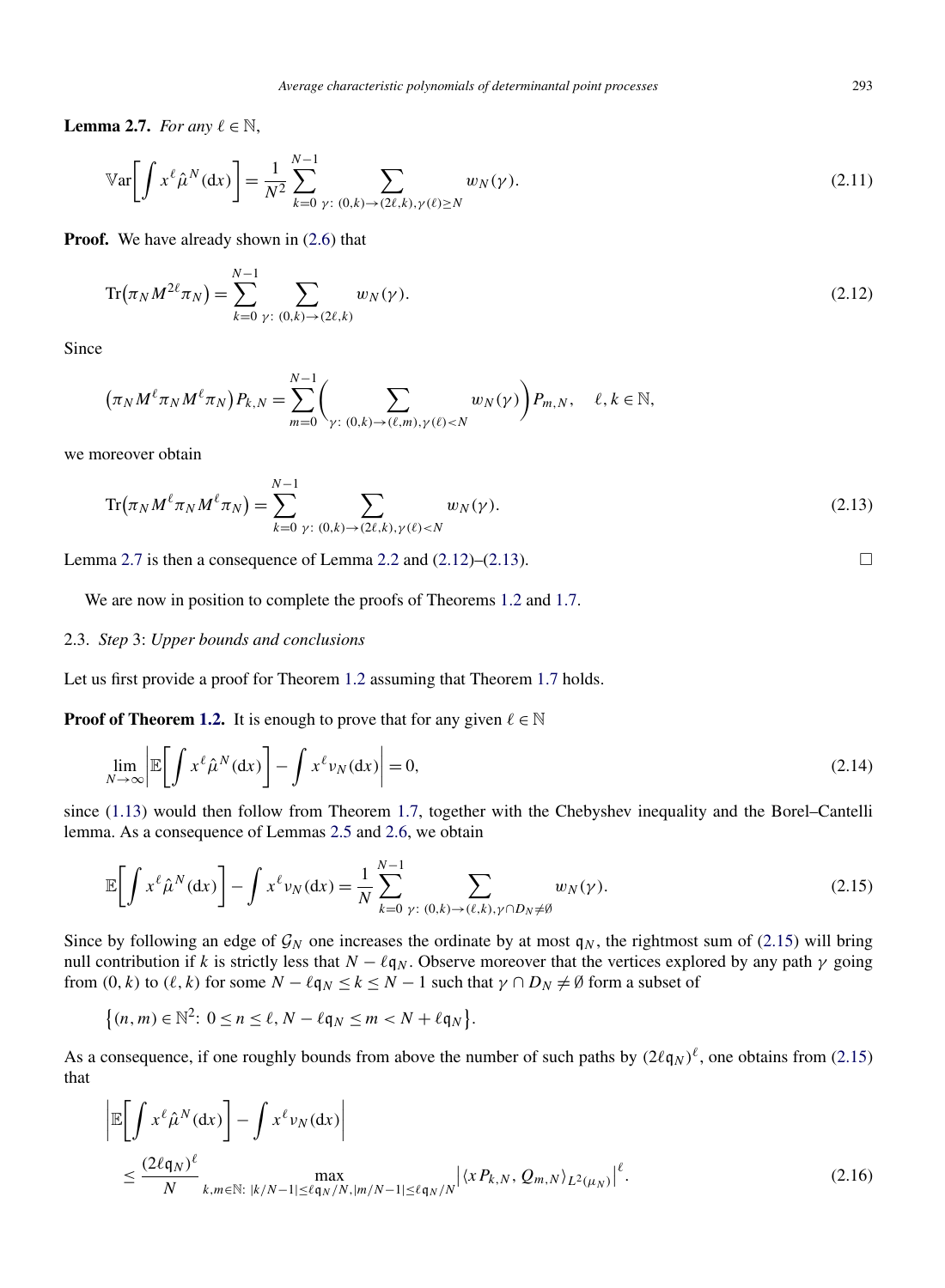<span id="page-11-0"></span>It then follows from [\(2.16\)](#page-10-0) together with the growth assumptions [\(1.11\)](#page-2-0) and [\(1.12\)](#page-2-0) that [\(2.14\)](#page-10-0) holds, and the proof of Theorem [1.2](#page-2-0) is therefore complete up to the proof of Theorem [1.7.](#page-3-0)  $\Box$ 

We now prove Theorem [1.7](#page-3-0) by using similar arguments than in the proof of Theorem [1.2.](#page-2-0)

**Proof of Theorem [1.7.](#page-3-0)** Again, because following an edge of  $\mathcal{G}_N$  increases the ordinate of at most  $q_N$ , the rightmost sum of [\(2.11\)](#page-10-0) brings zero contribution except when  $k > N - \ell q_N$ . Observe also that the vertices explored by any path *γ* going from  $(0, k)$  to  $(2\ell, k)$  for some  $N - \ell q_N \le k \le N - 1$  and satisfying  $\gamma(\ell) \ge N$  form a subset of

$$
\{(n,m)\in\mathbb{N}^2\colon 0\leq n\leq 2\ell, N-2\ell\mathfrak{q}_N\leq m\lt N+2\ell\mathfrak{q}_N\}.
$$

As a consequence, we obtain from Lemma [2.7](#page-10-0) the (rough) upper-bound

$$
\mathbb{V}\text{ar}\left[\int x^{\ell} \hat{\mu}^{N}(\text{d}x)\right]
$$
  
\n
$$
\leq \frac{(4\ell q_N)^{2\ell}}{N^2} \max_{k,m \in \mathbb{N}: |k/N-1| \leq 2\ell q_N/N, |m/N-1| \leq 2\ell q_N/N} |\langle x P_{k,N}, Q_{m,N} \rangle_{L^2(\mu_N)}|^{2\ell}.
$$
\n(2.17)

Using the sub-power growth/boundedness assumptions on  $q_N$  and on the left-hand side of [\(1.12\)](#page-2-0), Theorem [1.7](#page-3-0) fol $l$  lows.

# **3. Application to multiple orthogonal polynomials**

MOPs have been introduced in the context of the Hermite–Padé approximation of Stieltjes functions, which was itself first motivated by number theory after Hermite's proof of the transcendence of *e*, or Apéry's proof of the irrationality of  $\zeta(2)$  and  $\zeta(3)$ , see [\[44\]](#page-20-0) for a survey. For our purpose here, we will focus on the so-called type II MOPs, for which the zeros are of important interest since they are the poles of the rational approximants provided by the Hermite–Padé theory. These polynomials generalize orthogonal polynomials in the sense that we consider more than one measure of orthogonalization, and a class of classical MOPs such as multiple versions of the Hermite, Laguerre, Jacobi, Charlier, Meixner, etc, polynomials emerged [\[3,4,13\]](#page-19-0). They are already the subject of many works where they are studied as special functions; we refer to the monograph [\[27\]](#page-19-0) for further information.

It turns out that even for the multiple Hermite or multiple Laguerre polynomials, no general description of the limiting zero distribution seems yet available in the literature. To motivate further the importance of an asymptotic description for the zeros, let us mention that they play an important role in the strong asymptotic for MOPs. For example, the work [\[37\]](#page-20-0) of Lysov and Wielonsky deals with the strong asymptotics of multiple Laguerre polynomials in the case where  $r = 2$ . A key ingredient in their analysis is the a priori knowledge of an algebraic equation for the Cauchy–Stieltjes transform of the limiting zero distribution (that they denote  $\psi(z)$ , up to a trivial rescaling), see equation (1.4) in [\[37\]](#page-20-0). Our purpose in this section is to show that our results allow to transport the powerful technology developed in free probability to the description of such zero distributions. In particular, we obtain algebraic equations for the Cauchy–Stieltjes transform of the multiple Hermite and Laguerre polynomials in the general case where *r* ≥ 2.

Let us first introduce MOPs.

# 3.1. *Multiple orthogonal polynomials*

Let  $\mu$  be a Borel measure on R with infinite support and having all its moments. Consider  $r \ge 1$  pairwise distinct functions  $w_1, \ldots, w_r$  in  $L^2(\mu)$ .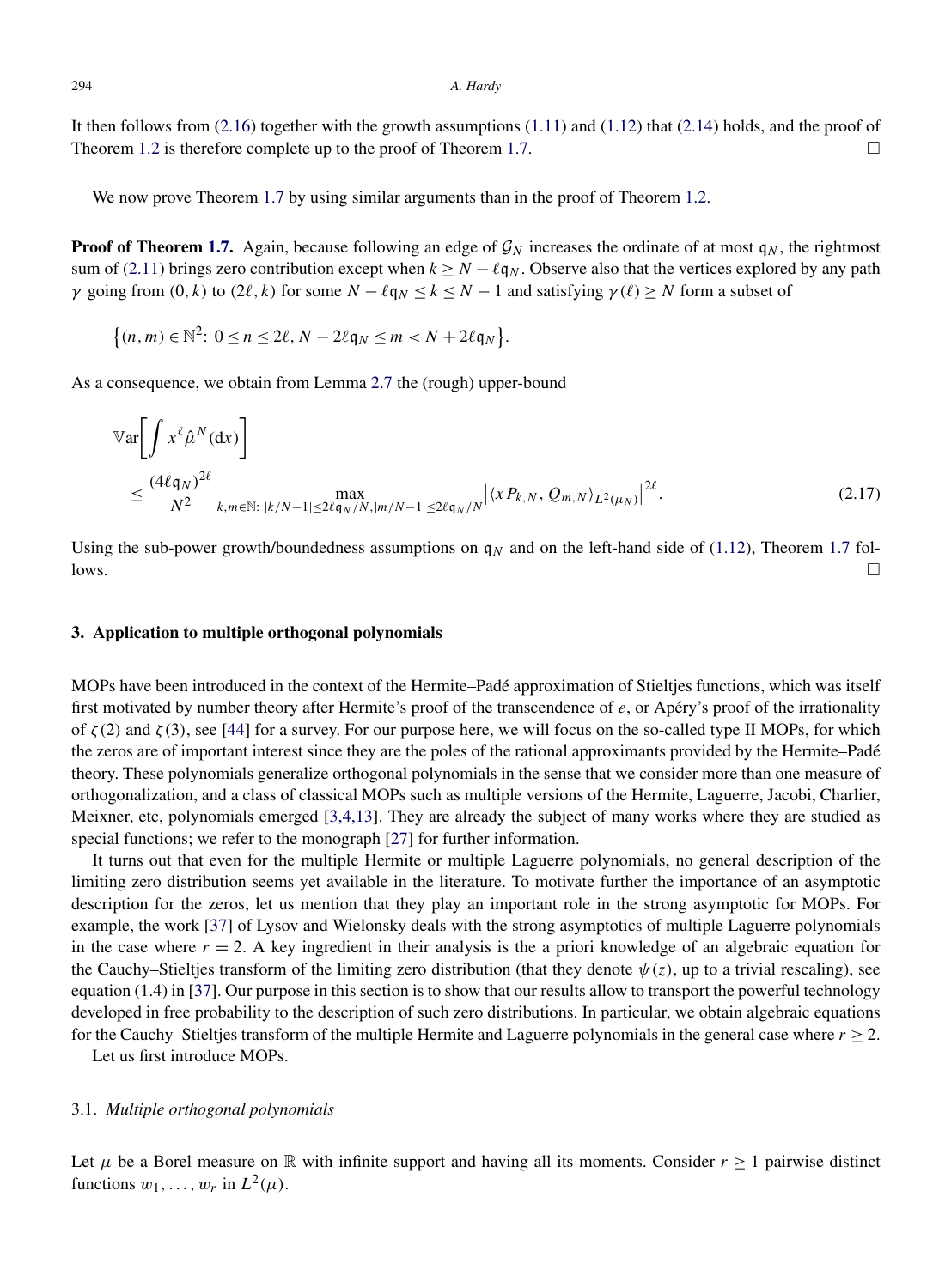<span id="page-12-0"></span>*Definition 3.1. Given a multi-index*  $\mathbf{n} = (n_1, \ldots, n_r) \in \mathbb{N}^r$ , the nth (type II) MOP associated to the weights  $w_1, \ldots, w_r$ *and the measure*  $\mu$  *is the unique monic polynomial*  $P_n$  *of degree*  $n_1 + \cdots + n_r$  *which satisfies the orthogonality relations* 

$$
\int x^k P_n(x) w_1(x) \mu(dx) = 0, \quad 0 \le k \le n_1 - 1,
$$
  
\n
$$
\vdots \qquad \qquad \vdots
$$
  
\n
$$
\int x^k P_n(x) w_r(x) \mu(dx) = 0, \quad 0 \le k \le n_r - 1.
$$
\n(3.1)

Note that the existence/uniqueness of the **n**th MOP is not automatic, and depends on whether the system of linear equations (3.1) admits a unique solution. We say that a multi-index **n** is normal if it is indeed the case. Since by taking *r* = 1 we clearly recover OPs, we shall assume  $r \ge 2$  in what follows.

Let  $(\mathbf{n}^{(N)})_{N \in \mathbb{N}} = (n_1^{(N)}, \dots, n_r^{(N)})_{N \in \mathbb{N}}$  be a sequence of normal multi-indices which satisfies the following pathlike structure.

(a) For every  $N \in \mathbb{N}$ ,

$$
\sum_{i=1}^N n_i^{(N)} = N.
$$

(b) For every  $N \in \mathbb{N}$  and  $1 \le i \le r$ ,

$$
n_i^{(N+1)} \ge n_i^{(N)}.
$$

(c) There exists  $R \in \mathbb{N}$  such that for any  $N \in \mathbb{N}$  and  $1 \le i \le r$ ,

$$
n_i^{(N+R)} \ge n_i^{(N)} + 1. \tag{3.2}
$$

(d) For every  $1 \le i \le r$ , there exist  $q_1, \ldots, q_r \in (0, 1)$  such that

$$
\lim_{N \to \infty} \frac{n_i^{(N)}}{N} = q_i.
$$
\n(3.3)

We then write for convenience

$$
P_N(x) = P_{\mathbf{n}^{(N)}}(x), \quad N \in \mathbb{N},\tag{3.4}
$$

and observe that  $P_N$  has degree  $N$ . We now focus on the weak convergence for the zero counting probability measure  $ν_N$  of  $P_N$  as  $N \to \infty$ , defined as in [\(1.7\)](#page-1-0) with  $z_1, \ldots, z_N$  the zeros of  $P_N(x)$ , maybe up to a rescaling of the zeros. Before showing how our results answer that question in the case of the multiple Hermite and multiple Laguerre polynomials, we first need to introduce a few ingredients from free probability theory.

# 3.2. *Elements of free probability*

Free probability deals with non-commutative random variables which are independent in an algebraic sense. It has been introduced by Voiculescu for the purpose of solving operator algebra problems. We now just provide the few elements of free probability needed for the purpose of this work, and refer to [\[1,46\]](#page-19-0) for comprehensive introductions.

For a probability measure  $\lambda$  on  $\mathbb R$  with compact support, let  $K_\lambda$  be the inverse, for the composition of formal series, of the Cauchy–Stieltjes transform

$$
G_{\lambda}(z) = \int \frac{\lambda(\mathrm{d}x)}{z - x} = \sum_{k=0}^{\infty} \left( \int x^{k} \lambda(\mathrm{d}x) \right) z^{-k-1},
$$
(3.5)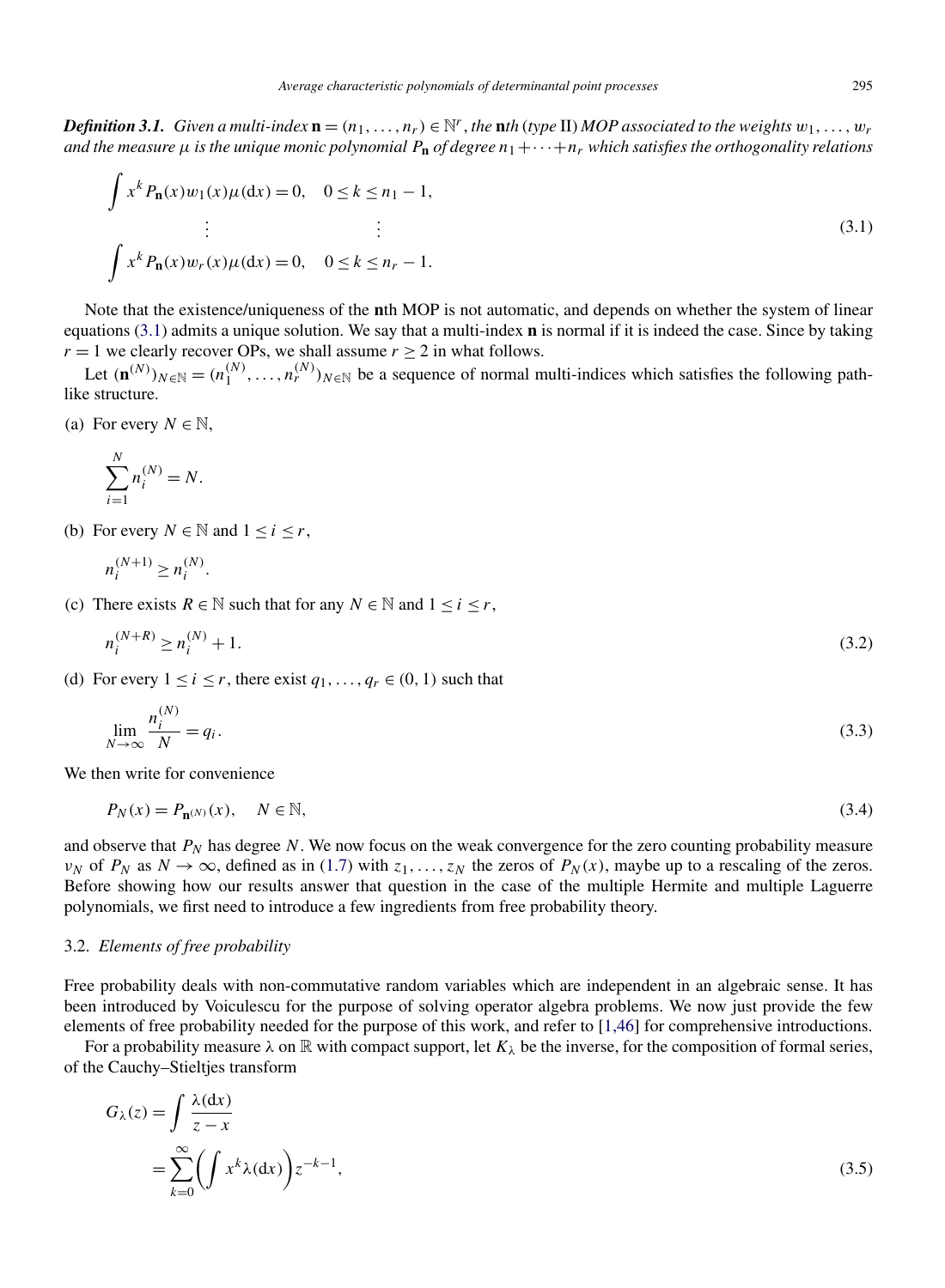<span id="page-13-0"></span>and set the *R*-transform of *λ* by

$$
R_{\lambda}(z) = K_{\lambda}(z) - \frac{1}{z}.\tag{3.6}
$$

*Definition 3.2. Let λ and η be two probability measures on* R *with compact support*. *The free additive convolution of λ and η*, *denoted by λ η*, *is the unique probability measure* (*on* R *with compact support*) *which satisfies*

$$
R_{\lambda \boxplus \eta}(z) = R_{\lambda}(z) + R_{\eta}(z). \tag{3.7}
$$

Consider a probability measure  $\lambda$  on  $[0, +\infty)$  with compact support different from  $\delta_0$ . If  $\chi_{\lambda}$  is the inverse for the composition of formal series of

$$
\frac{1}{z}G_{\lambda}\left(\frac{1}{z}\right) - 1 = \sum_{k=1}^{\infty} \left(\int x^{k} \lambda(dx)\right) z^{k},\tag{3.8}
$$

we then define the *S*-transform of *λ* by

$$
S_{\lambda}(z) = \frac{1+z}{z} \chi_{\lambda}(z). \tag{3.9}
$$

*Definition 3.3. Let λ and η be two probability measures on*  $[0, +∞)$  *with compact support and both different from δ*<sub>0</sub>. The free multiplicative convolution of  $\lambda$  and  $\eta$ , denoted  $\lambda \boxtimes \eta$ , is the unique probability measure (on [0, +∞) with *compact support and different from δ*0) *which satisfies*

$$
S_{\lambda} \boxtimes_{\eta} (z) = S_{\lambda}(z) S_{\eta}(z). \tag{3.10}
$$

For this work, the importance of the free additive and multiplicative convolutions relies on the following results due to Voiculescu, extracted from [\[1\]](#page-19-0), which describe the limiting eigenvalue distribution of perturbed GUE and Wishart matrices. A random matrix  $\mathbf{X}_N$  is distributed according to GUE(N) if it is drawn from the space  $\mathcal{H}_N(\mathbb{C})$  of  $N \times N$ Hermitian matrices according to the probability distribution

$$
\frac{1}{Z_N} \exp\{-N \text{Tr}(\mathbf{X}_N^2)/2\} \, \mathrm{d}\mathbf{X}_N,\tag{3.11}
$$

where  $d\mathbf{X}_N$  stands for the Lebesgue measure on  $\mathcal{H}_N(\mathbb{C}) \simeq \mathbb{R}^{N^2}$  and  $Z_N$  is a normalization constant. It is said to be distributed according to Wishart<sub>α</sub>(N), where  $\alpha > -1$  if a real parameter, if the probability distribution reads instead

$$
\frac{1}{Z_N} \det(\mathbf{X}_N)^{N\alpha} \exp\{-N \text{Tr}(\mathbf{X}_N)\} \mathbf{1}_{\{\mathbf{X}_N \geq 0\}} \, \mathrm{d}\mathbf{X}_N,\tag{3.12}
$$

where  $\mathbf{X}_N \geq 0$  means that  $\mathbf{X}_N$  is positive semi-definite. The semi-circle distribution is defined by

$$
\mu_{SC}(dx) = \frac{1}{2\pi} \sqrt{4 - x^2} 1_{[-2,2]}(x) dx,
$$
\n(3.13)

and the (rescaled) Marchenko–Pastur distribution of parameter  $\rho > 0$  by

$$
\mu_{\text{MP}(\rho)}(dx) = \max\left(1 - \frac{1}{\rho}, 0\right)\delta_0 + \frac{1}{2\pi x}\sqrt{(\rho_+ - x)(x - \rho_-)}1_{[\rho_-, \rho_+]}(x) dx,\tag{3.14}
$$

where  $\rho_{+} = (1 \pm \sqrt{\rho})^2/\rho$ . Then the following holds.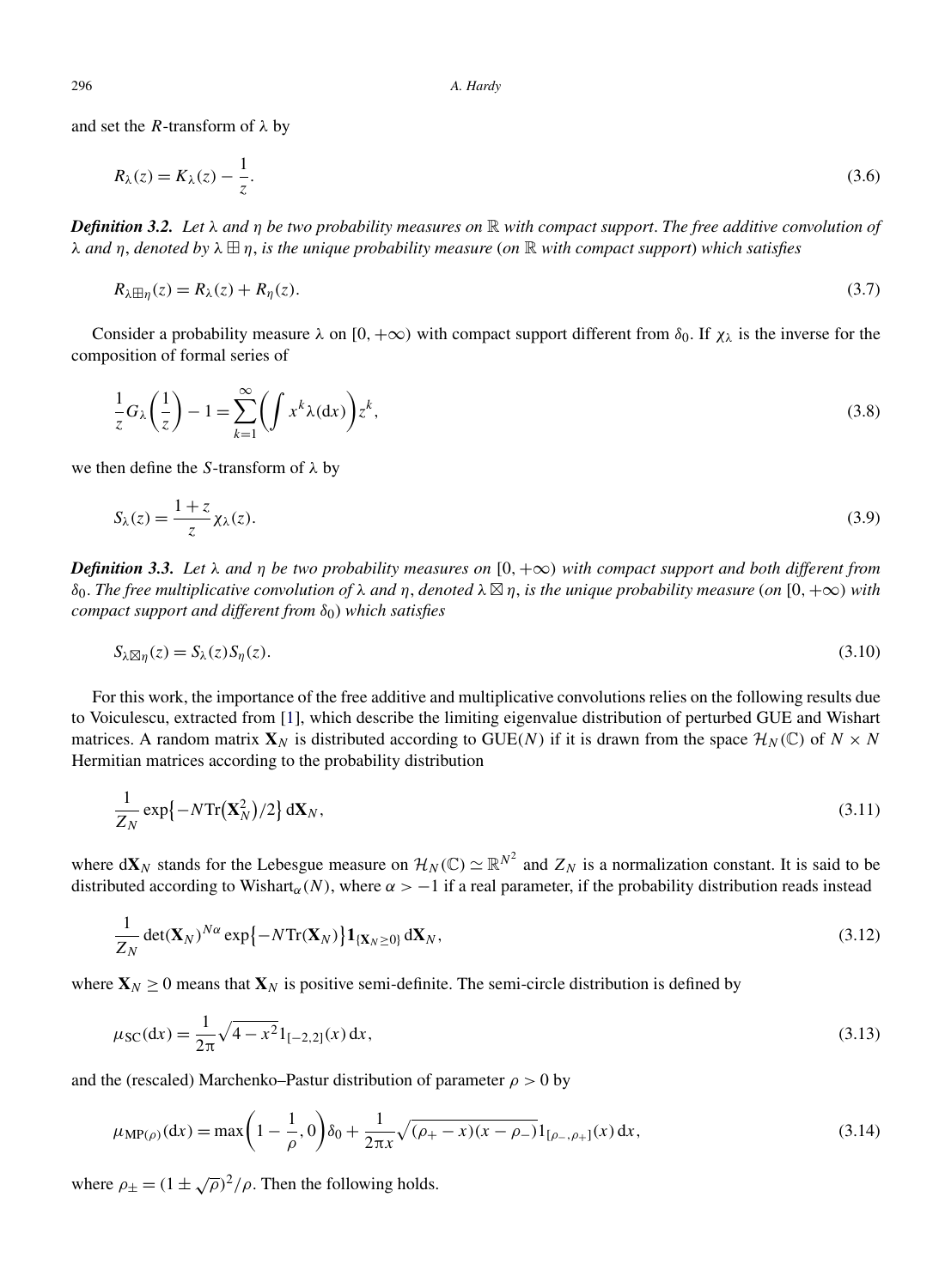<span id="page-14-0"></span>**Theorem 3.4.** *Consider a sequence of uniformly bounded deterministic matrices*  $(A_N)_N$ , were  $A_N$  *is an*  $N \times N$ *Hermitian matrix, and assume there exists a probability measure*  $\lambda$  *on*  $\mathbb R$  *with compact support such that for all*  $\ell \in \mathbb N$ *,* 

$$
\lim_{N \to \infty} \frac{1}{N} \text{Tr}(\mathbf{A}_N)^{\ell} = \int x^{\ell} \lambda(dx).
$$

(a) If  $(X_N)_N$  is a sequence of independent random matrices with  $X_N$  distributed according to GUE(N), then for all  $\ell \in \mathbb{N}$ ,

$$
\lim_{N\to\infty}\frac{1}{N}\mathbb{E}\big[\mathrm{Tr}(\mathbf{X}_N+\mathbf{A}_N)^{\ell}\big]=\int x^{\ell}\mu_{\mathrm{SC}}\boxplus\lambda(\mathrm{d}x).
$$

(b) *If*  $(X_N)_N$  *is a sequence of independent random matrices with*  $X_N$  *distributed according to* Wishart<sub>α</sub>(N), *and if the*  $\mathbf{A}_N$ 's are moreover positive semi-definite with  $\lambda \neq \delta_0$ , then for all  $\ell \in \mathbb{N}$ ,

$$
\lim_{N\to\infty}\frac{1}{N}\mathbb{E}\big[\mathrm{Tr}\big(\mathbf{A}_N^{1/2}\mathbf{X}_N\mathbf{A}_N^{1/2}\big)^{\ell}\big]=\int x^{\ell}\mu_{\mathrm{MP}(1/1+\alpha)}\boxtimes\lambda(\mathrm{d}x).
$$

We are now in position to state the results of this section.

# 3.3. *Multiple Hermite polynomials*

Recall that if  $H_N$  stands for the *N*th Hermite polynomial, that is the OP associated to  $\mu(dx) = e^{-x^2/2} dx$ , then the  $x$ ecall that if  $H_N$  stands for the *N* th Hermite polynomial, that is the OP associated to  $\mu$ (α*x*) = e<sup>-*n*</sup> a*x*, then the age of counting probability distribution *ν<sub>N</sub>* of its rescaled version  $H_N(\sqrt{Nx})$  is known semi-circle distribution [\(3.13\)](#page-13-0).

Given  $r > 2$  pairwise distinct real numbers  $a_1, \ldots, a_r$ , consider the measure and the weights given by

$$
\mu(\mathrm{d}x) = e^{-x^2/2} \, \mathrm{d}x, \qquad w_j(x) = e^{a_j x}, \quad 1 \le j \le r.
$$

The associated MOPs are called multiple Hermite polynomials. For a sequence of multi-indices  $(\mathbf{n}^{(N)})_N$  satisfying the path-like structure described in Section [3.1,](#page-11-0) denote by  $H_N^{(a_1,...,a_r)}$  the associated MOP as in [\(3.4\)](#page-12-0). We shall prove the following.

**Theorem 3.5.** *Let*  $v_N$  *be the zero probability distribution of the rescaled multiple Hermite polynomial* 

$$
H_N^{(\sqrt{N}a_1,\ldots,\sqrt{N}a_r)}(\sqrt{N}x).
$$

*Then*  $v_N$  *converges weakly as*  $N \rightarrow \infty$  *towards* 

$$
\mu_{\rm SC} \boxplus \left(\sum_{j=1}^r q_j \delta_{a_j}\right).
$$

Although we introduced the *R*-transform of a probability measure as a formal series, it is actually possible to define it as a proper analytic function, provided one restricts oneself to appropriate subdomains of the complex plane, and equality [\(3.7\)](#page-13-0) continues to hold, see [\[6\]](#page-19-0), Section 5. Then, since  $R_{\mu_{\rm SC}}(z) = z$  and the Cauchy–Stieltjes transform of  $\sum_{i=1}^{r} a_i \delta_{\alpha_i}$  is explicit, one can obtain from (3.7) that the Cauchy–Stielles transform G of  $\int_{i=1}^{r} q_i \delta_{a_i}$  is explicit, one can obtain from [\(3.7\)](#page-13-0) that the Cauchy–Stiejles transform *G* of  $\mu_{SC} \boxplus (\sum_{j=1}^{r} q_j \delta_{a_j})$  is an algebraic function, by performing similar manipulations than in the proof of Lemma 1 in [\[7\]](#page-19-0), and concluding by analytic continuation. More precisely, one obtains that

**Corollary 3.6.** *The weak limit of*  $v_N$  *has a Cauchy–Stieltjes transform G which satisfies the algebraic equation* 

$$
P(z, G(z)) = 0, \quad z \in \mathbb{C},\tag{3.15}
$$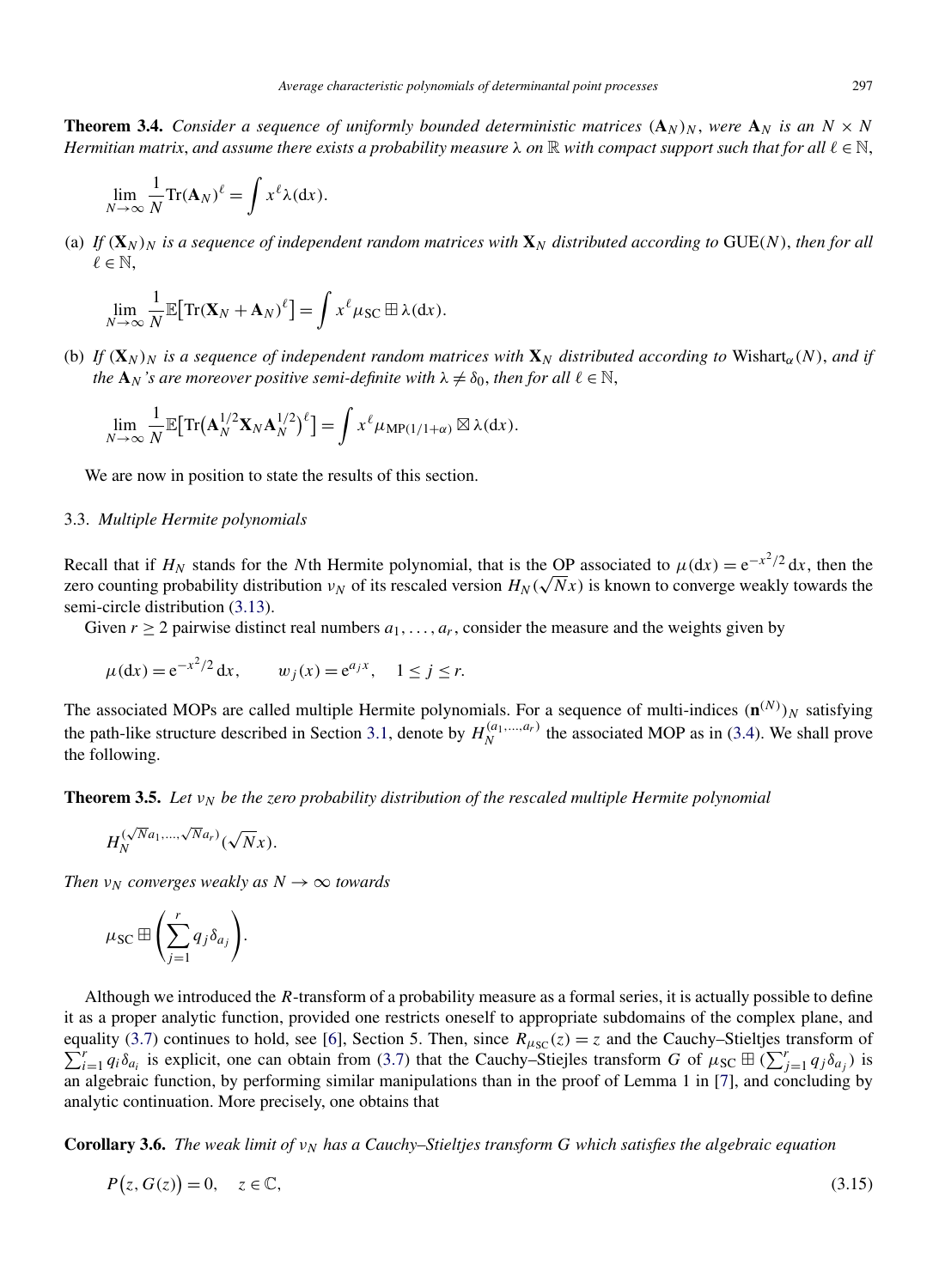<span id="page-15-0"></span>*where the bivariate polynomial P(z,w) is given by*

$$
P(z, w) = w \prod_{i=1}^{r} (z - w - a_i) - \sum_{i=1}^{r} q_i \prod_{j=1, j \neq i}^{r} (z - w - a_i).
$$
 (3.16)

Probability measures for which the Cauchy–Stieltjes transform is algebraic have interesting regularity properties, see [\[2\]](#page-19-0), Section 2.8, and are moreover suitable for numerical evaluation, see e.g. [\[22\]](#page-19-0).

We now turn to multiple Laguerre polynomials, for which we provide a similar analysis.

# 3.4. *Multiple Laguerre polynomials*

If  $L_N^{(\alpha)}$  stands for the *N*th Laguerre polynomial of parameter  $\alpha > -1$ , that is the OP associated to  $\mu(dx) =$  $x^{\alpha}e^{-x}$ **1**<sub>[0,+∞</sub> $)$ (*x*) d*x*, then it is known that the zero probability distribution *v<sub>N</sub>* of  $L_N^{(N\alpha)}(Nx)$  converges weakly as *N*  $\rightarrow \infty$  towards the Marchenko–Pastur distribution [\(3.14\)](#page-13-0) of parameter  $1/(1 + \alpha)$ .

There exist two different definitions for the multiple Laguerre polynomials in the literature, see [\[27\]](#page-19-0), Section 23.4. We consider here the so-called multiple Laguerre polynomials of the second kind, which are defined as follows. Given *r*  $\geq$  2 pairwise distinct positive numbers  $a_1, \ldots, a_r$  and  $\alpha \geq 0$ , consider

 $\mu(dx) = x^{\alpha} e^{-x} \mathbf{1}_{[0, +\infty)}(x) dx, \quad w_j(x) = e^{(1-a_j)x}, \quad 1 \leq j \leq r,$ 

and, given a sequence of multi-indices  $(\mathbf{n}^{(N)})_N$  satisfying the path-like structure described previously, let  $L_N^{(\alpha; a_1,...,a_r)}$ be the associated MOP as in [\(3.4\)](#page-12-0).

**Theorem 3.7.** *Let*  $v_N$  *be the zero probability distribution of the rescaled multiple Laguerre polynomial* 

$$
L_N^{(N\alpha;Na_1,\ldots,Na_r)}(x).
$$

*Then*  $v_N$  *converges weakly as*  $N \rightarrow \infty$  *towards* 

$$
\mu_{\text{MP}(1/1+\alpha)} \boxtimes \left(\sum_{j=1}^r q_j \delta_{1/a_j}\right).
$$

As it was the case for the *R*-transform, the *S*-transform can be defined as an analytic function, and [\(3.10\)](#page-13-0) also holds on subdomains of the complex plane, see [\[6\]](#page-19-0), Section 6. Then, because  $S_{\mu_{\text{MP}(0)}}(z) = \rho/(1 + \rho z)$ , one can also obtain from [\(3.10\)](#page-13-0), taking care of the definition domains, that the Cauchy–Stieltjes transform *G* of  $\mu_{MP(1/1+\alpha)} \boxtimes$  $(\sum_{j=1}^{r} q_j \delta_{1/a_j})$  satisfies an algebraic equation.

**Corollary 3.8.** *The weak limit of ν<sub>N</sub> has a Cauchy–Stieltjes transform G which satisfies the algebraic equation* 

$$
P(z, G(z)) = 0, \quad z \in \mathbb{C},\tag{3.17}
$$

*where*  $P(z, w)$  *is given by* 

$$
P(z, w) = w \prod_{i=1}^{r} \left( z - \frac{zw}{a_i} + \frac{\alpha}{a_i} \right) - \sum_{i=1}^{r} q_i \prod_{j=1, j \neq i}^{r} \left( z - \frac{zw}{a_i} + \frac{\alpha}{a_i} \right).
$$
 (3.18)

#### 3.5. *Proofs*

Before providing proofs for Theorems [3.5](#page-14-0) and 3.7, we first precise a few points concerning MOP Ensembles, that we introduced in Section [1.5.](#page-5-0)

A sequence of measures  $(\mu_N)_N$ , weights  $w_{j,N} \in L^2(\mu_N)$ ,  $1 \le j \le r$ , and a path-like sequence of multi-indices  $({\bf n}^{(N)})_N$  induce a sequence of MOP Ensembles. Namely, for each *N* one can associate random variables  $x_1, \ldots, x_N$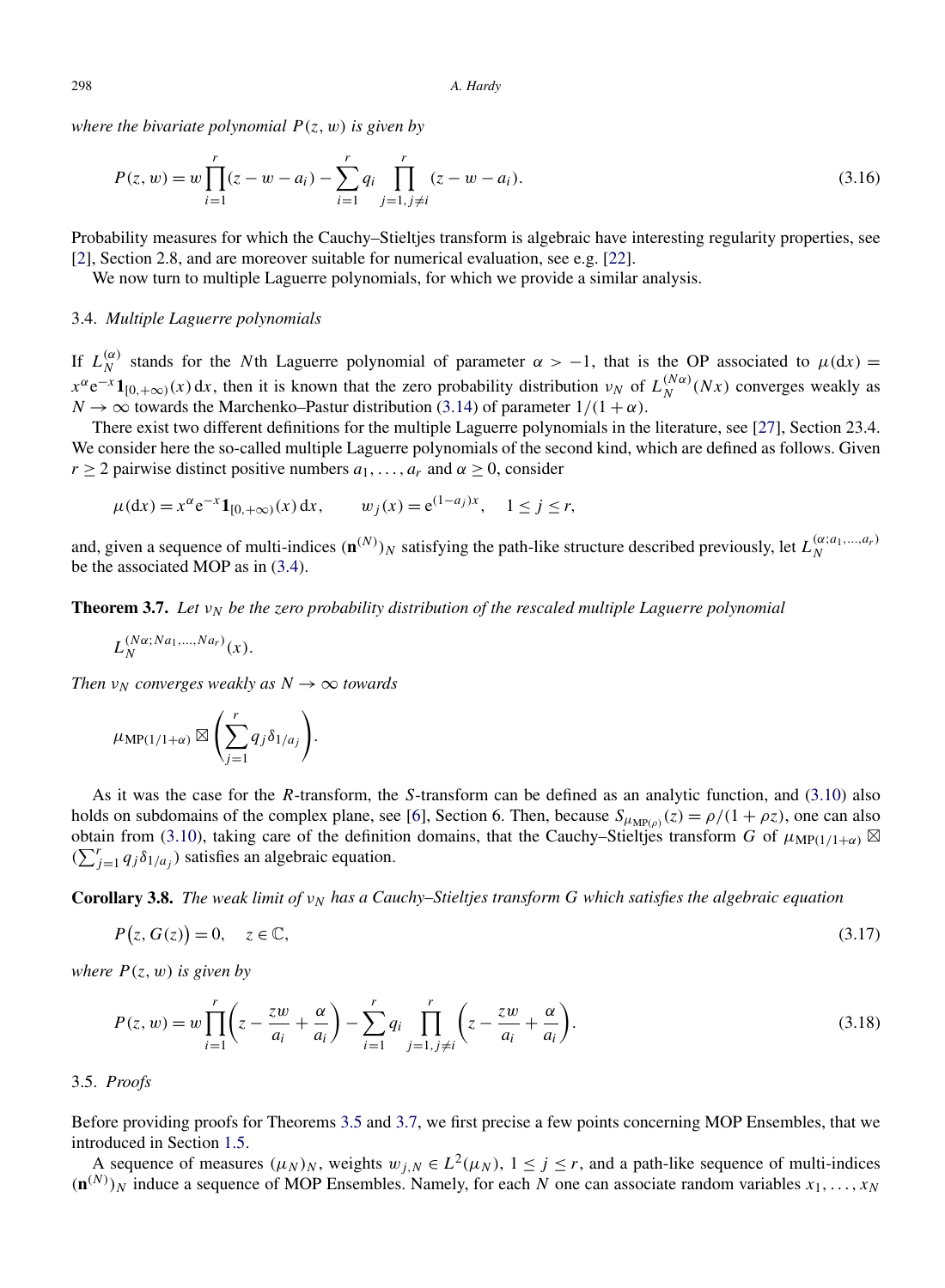<span id="page-16-0"></span>distributed according to [\(1.19\)](#page-5-0) where we chose for the multi-index  $\mathbf{n} = \mathbf{n}^{(N)}$ . As Biorthogonal Ensembles, one can chose  $P_{k,N}$  to be the **n**<sup>(k)</sup>th (type II) MOP associated with  $\mu_N$  and the  $w_{j,N}$ 's. The associated biorthogonal functions  $Q_{k,N}$ 's can then be constructed for any  $k \in \mathbb{N}$  from the type I MOPs, see [\[27\]](#page-19-0), Theorem 23.1.6, and Assumption [1.1](#page-2-0) is satisfied with  $q_N = 1$ . We moreover recall that the average characteristic polynomial  $\chi_N$  equals  $P_{N,N}$ .

In order to obtain growth estimates for the  $\langle xP_{k,N}, Q_{m,N} \rangle_{L^2(\mu_N)}$ 's, we now describe a connection with the so-called nearest neighbors recurrence coefficients, which are sometimes easier to compute.

# 3.5.1. *Nearest neighbors recurrence coefficients*

Van Assche [\[45\]](#page-20-0) established for general MOPs, says associated to a measure  $\mu$  and weights  $w_i$ 's, that for every normal multi-index **n** there exist real numbers  $(a_{n}^{(d)})_{1 \leq d \leq r}$  and  $(b_{n}^{(d)})_{1 \leq d \leq r}$  satisfying

$$
x P_{n}(x) = P_{n+e_{1}} + a_{n}^{(1)} P_{n}(x) + \sum_{d=1}^{r} b_{n}^{(d)} P_{n-e_{d}}(x),
$$
  
\n
$$
\vdots
$$
  
\n
$$
x P_{n}(x) = P_{n+e_{r}} + a_{n}^{(r)} P_{n}(x) + \sum_{d=1}^{r} b_{n}^{(d)} P_{n-e_{d}}(x),
$$
  
\n(3.19)

where

$$
\mathbf{e}_d = (\underbrace{0, \dots, 0}_{d-1}, 1, 0, \dots, 0) \in \mathbb{N}^r, \quad 1 \leq d \leq r.
$$

Note that this provides

$$
P_{\mathbf{n}+\mathbf{e}_i}(x) - P_{\mathbf{n}+\mathbf{e}_j}(x) = (a_{\mathbf{n}}^{(j)} - a_{\mathbf{n}}^{(i)}) P_{\mathbf{n}}(x), \quad 1 \le i, j \le r.
$$
 (3.20)

With the path-like sequence of multi-indices  $(\mathbf{n}^{(k)})_{k\in\mathbb{N}}$  and allowing the  $w_i$ 's and  $\mu$  to depend on a parameter *N*, we write for convenience

$$
a_{k,N}^{(d)} = a_{\mathbf{n}^{(k)},N}^{(d)}, \qquad b_{k,N}^{(d)} = b_{\mathbf{n}^{(k)},N}^{(d)}, \quad 1 \le d \le r.
$$

Then the following holds.

**Lemma 3.9.** *If there exists*  $\varepsilon > 0$  *such that for every*  $1 \le d \le r$  *the sequences* 

$$
\left\{\max_{k \in \mathbb{N}: \ |k/N-1| \leq \varepsilon} \max_{j=1}^r |a_{\mathbf{n}^{(k)}-\mathbf{e}_j,N}^{(d)}|\right\}_{N\geq 1}, \qquad \left\{\max_{k \in \mathbb{N}: \ |k/N-1| \leq \varepsilon} |b_{k,N}^{(d)}|\right\}_{N\geq 1},\tag{3.21}
$$

*are bounded*, *then so is the sequence*

$$
\left\{\max_{k,m\in\mathbb{N}:\;|k/N-1|\leq\varepsilon,|m/N-1|\leq\varepsilon}\left|\left\langle xP_{k,N},Q_{m,N}\right\rangle_{L^{2}(\mu_{N})}\right|\right\}_{N\geq1}.
$$

**Proof.** First, as a consequence of [\(3.2\)](#page-12-0) and [\[27\]](#page-19-0), (23.1.7), we have

$$
\langle x P_{k,N}, Q_{m,N} \rangle_{L^2(\mu_N)} = 0, \quad m < k - R. \tag{3.22}
$$

Define the sequence  $(i_k)_{k \in \mathbb{N}}$  taking its values in  $\{1, \ldots, r\}$  by

$$
\mathbf{n}^{(k+1)} = \mathbf{n}^{(k)} + \mathbf{e}_{i_k}, \quad m \in \mathbb{N}.
$$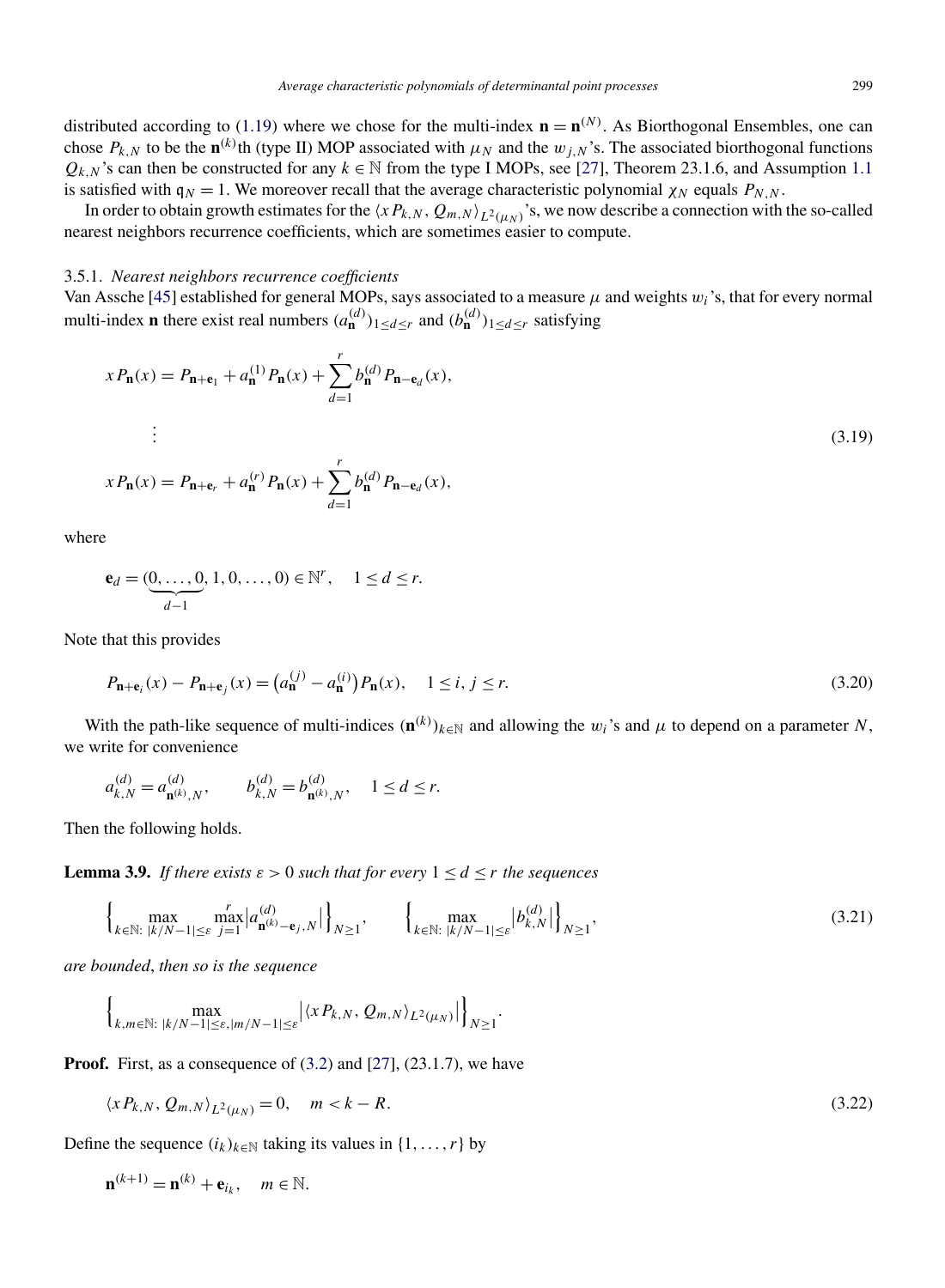For a fixed *k*, which may be chosen as large as we want, [\(3.19\)](#page-16-0) yields

$$
x P_{k,N}(x) = P_{k+1,N}(x) + a_{k,N}^{(i_k)} P_{k,N}(x) + \sum_{d=1}^r b_{k,N}^{(d)} P_{\mathbf{n}^{(k)}-\mathbf{e}_d,N}(x).
$$
\n(3.23)

Then, since [\(3.20\)](#page-16-0) provides for any  $1 \le d \le r$  and *m* large enough

$$
P_{\mathbf{n}^{(m)}-\mathbf{e}_d,N}(x) = P_{m-1,N}(x) + \left(a_{\mathbf{n}^{(m-1)}-\mathbf{e}_d,N}^{(d)} - a_{\mathbf{n}^{(m-1)}-\mathbf{e}_d,N}^{(i_{m-1})}\right)P_{\mathbf{n}^{(m-1)}-\mathbf{e}_d,N}(x),
$$

we obtain inductively with (3.23) that

$$
x P_{k,N}(x) = P_{k+1,N}(x) + a_{k,N}^{(i_k)} P_{k,N}(x) + \left(\sum_{d=1}^r b_{k,N}^{(d)}\right) P_{k-1,N}(x)
$$
  
+ 
$$
\sum_{m=k-R}^{k-2} \left(\sum_{d=1}^r b_{k,N}^{(d)} \prod_{l=m+1}^{k-1} \left(a_{\mathbf{n}^{(l)}-\mathbf{e}_d,N}^{(d)} - a_{\mathbf{n}^{(l)}-\mathbf{e}_d,N}^{(i_l)}\right)\right) P_{m,N}(x) + R_{k,N}(x),
$$
(3.24)

where  $R_{k,N}$  is a polynomial of degree at most  $k - R - 1$ . By comparing (3.24) with the (unique) decomposition [\(1.14\)](#page-2-0) and [\(3.22\)](#page-16-0), we obtain explicit formulas for the  $\langle xP_{k,N}, Q_{m,N} \rangle$ 's in terms of the nearest neighbor recurrence coefficients, from which Lemma [3.9](#page-16-0) easily follows.  $\Box$ 

# 3.5.2. *Proof of Theorem* [3.5](#page-14-0)

**Proof.** Associate to the multi-indices  $(\mathbf{n}^{(N)})_{N \in \mathbb{N}}$  the (uniformly bounded) sequence  $(\mathbf{A}_N)_{N \in \mathbb{N}}$  of diagonal matrices

$$
\mathbf{A}_N = \text{diag}(\underbrace{a_1, \dots, a_1}_{n_1^{(N)}}, \dots, \underbrace{a_r, \dots, a_r}_{n_r^{(N)}}) \in \mathcal{H}_N(\mathbb{C}).
$$

On the one hand, let  $(X_N)_N$  be a sequence of independent random matrices, with  $X_N$  distributed according to GUE(*N*). If  $\hat{\mu}^N$  stands for the empirical measure associated to the eigenvalues of  $Y_N = X_N + A_N$ , then Theorem [3.4](#page-14-0) (a) and [\(3.3\)](#page-12-0) provide for any  $\ell \in \mathbb{N}$ 

$$
\lim_{N \to \infty} \mathbb{E} \bigg[ \int x^{\ell} \hat{\mu}^{N} (\mathrm{d}x) \bigg] = \lim_{N \to \infty} \frac{1}{N} \mathbb{E} \big[ \mathrm{Tr} (\mathbf{X}_{N} + \mathbf{A}_{N})^{\ell} \big] \n= \int x^{\ell} \mu_{\mathrm{SC}} \boxplus \left( \sum_{j=1}^{r} q_{j} \delta_{a_{j}} \right) (\mathrm{d}x).
$$
\n(3.25)

On the other hand, observe from [\(3.11\)](#page-13-0) that the random matrix  $\mathbf{Y}_N$  is distributed on  $\mathcal{H}_N(\mathbb{C})$  according to

$$
\frac{1}{Z'_N} \exp\{-N \text{Tr}(\mathbf{Y}_N^2 - 2\mathbf{A}_N \mathbf{Y}_N)/2\} \, \mathrm{d}\mathbf{Y}_N,\tag{3.26}
$$

where  $Z'_N$  is a new normalization constant. By performing a spectral decomposition in (3.26), integrating out the eigenvectors and using a confluent version of the Harish–Chandra–Itzykson–Zuber formula, Bleher and Kuijlaars [\[9\]](#page-19-0) obtained that the random eigenvalues of  $\mathbf{Y}_N$  form a MOP Ensemble, see [\(1.19\)](#page-5-0), associated to the *N*-dependent weights and measure

$$
\mu_N(\mathrm{d}x) = e^{-Nx^2/2} \, \mathrm{d}x, \qquad w_{j,N}(x) = e^{Na_jx}, \quad 1 \le j \le r,\tag{3.27}
$$

and the multi-index  $\mathbf{n}^{(N)}$ . The average characteristic polynomial  $\chi_N$  for that MOP Ensemble then equals the associated **n**<sup>(*N*)</sup>th MOP, which is seen from a change of variable to be  $H_N^{(\sqrt{N}a_1,...,\sqrt{N}a_r)}(\sqrt{N}x)$ , up to a multiplicative constant.

<span id="page-17-0"></span>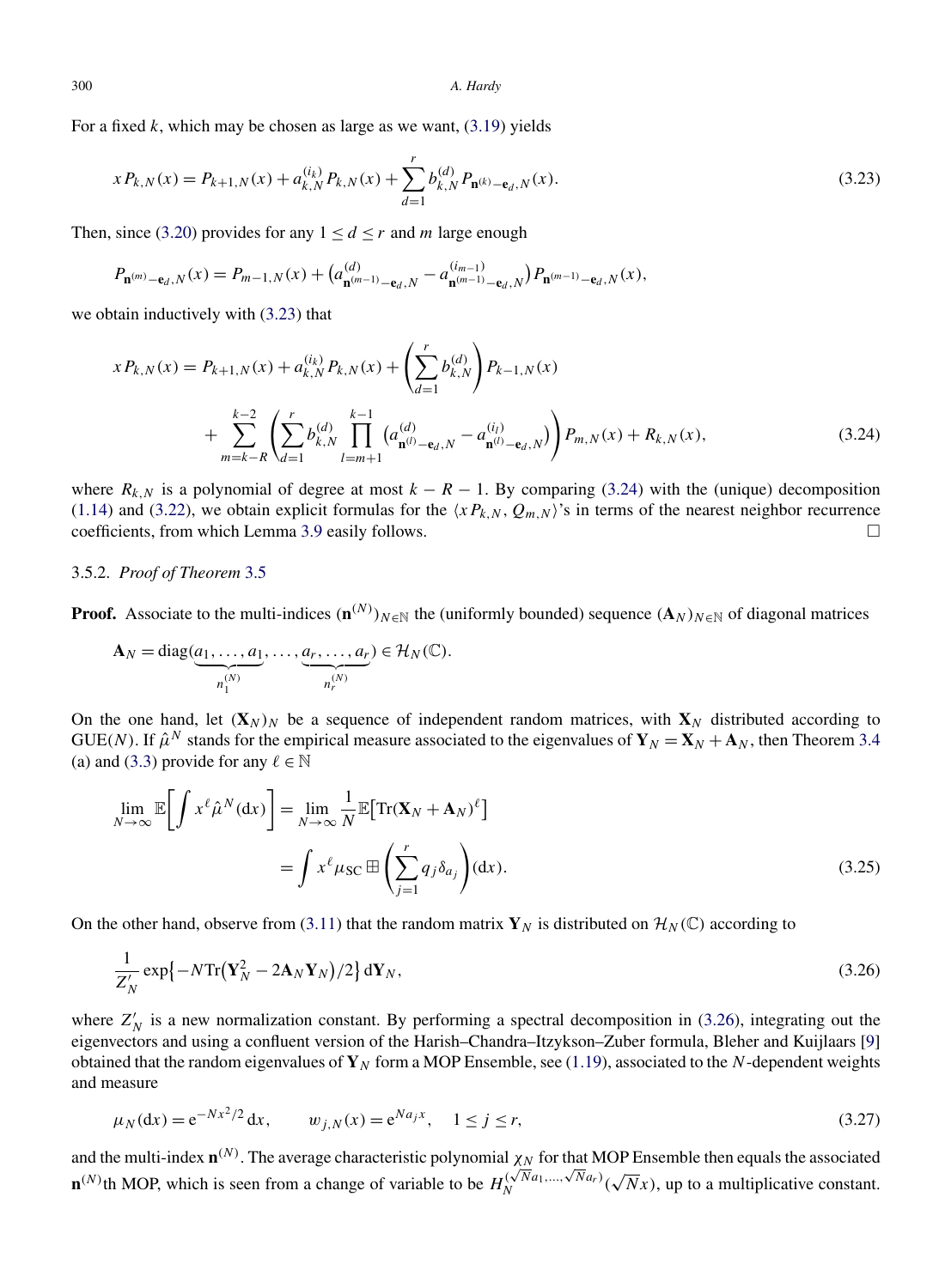The weights in [\(3.27\)](#page-17-0) form an AT system, from which it follows that any multi-index is normal, and that  $\chi_N$  has real zeros, cf. [\[27\]](#page-19-0), Chapter 23. One moreover obtains from [\[45\]](#page-20-0), Section 5.2, and a change of variables explicit formulas for the nearest neighbors recurrence coefficients associated to [\(3.27\)](#page-17-0),

$$
a_{\mathbf{n},N}^{(d)} = a_d, \qquad b_{\mathbf{n},N}^{(d)} = \frac{n_d}{N}, \quad \mathbf{n} = (n_1, \ldots, n_r).
$$

Thus, Theorem [3.5](#page-14-0) follows from  $(3.25)$ , Lemma [3.9](#page-16-0) and Corollary [1.5.](#page-3-0)

#### 3.5.3. *Proof of Theorem* [3.7](#page-15-0)

**Proof.** The proof follows the same spirit as the proof of Theorem [3.5.](#page-14-0) Introduce the sequence of (uniformly bounded) diagonal matrices

$$
\mathbf{A}_N = \text{diag}(\underbrace{1/a_1, \dots, 1/a_1}_{n_1^{(N)}}, \dots, \underbrace{1/a_r, \dots, 1/a_r}_{n_r^{(N)}}),
$$

and let  $(X_N)_N$  be a sequence of independent random matrices, where  $X_N$  is distributed according to Wishart<sub>α</sub>(N). With  $\hat{\mu}^N$  the empirical measure of the eigenvalues of  $\mathbf{Y}_N = \mathbf{A}_N^{1/2} \mathbf{X}_N \mathbf{A}_N^{1/2}$ , Theorem [3.4\(](#page-14-0)b) and [\(3.3\)](#page-12-0) then provide for all  $\ell \in \mathbb{N}$ 

$$
\lim_{N \to \infty} \mathbb{E} \bigg[ \int x^{\ell} \hat{\mu}^{N}(\mathrm{d}x) \bigg] = \int x^{\ell} \mu_{\mathrm{MP}(1/(1+\alpha))} \boxtimes \left( \sum_{j=1}^{r} q_{j} \delta_{1/a_{j}} \right) (\mathrm{d}x). \tag{3.28}
$$

Now, observe from [\(3.12\)](#page-13-0) that  $\mathbf{Y}_N$  is distributed on  $\mathcal{H}_N(\mathbb{C})$  according to

$$
\frac{1}{Z'_N} \det(\mathbf{Y}_N)^{N\alpha} \exp\left\{-N \text{Tr}\left(\mathbf{A}_N^{-1} \mathbf{Y}_N\right)\right\} \mathbf{1}_{\{\mathbf{Y}_N \geq 0\}} \, \mathrm{d} \mathbf{Y}_N, \tag{3.29}
$$

where  $Z'_N$  is a new normalization constant. Similarly than for the Hermite case, the eigenvalues of  $Y_N$  form a MOP Ensemble associated to

$$
\mu_N(\mathrm{d}x) = x^{N\alpha} e^{-Nx} \, \mathrm{d}x, \qquad w_{j,N}(x) = e^{N(1-a_j)x}, \quad 1 \le j \le r,\tag{3.30}
$$

and the multi-index  $\mathbf{n}^{(N)}$ , see [\[10\]](#page-19-0). The average characteristic polynomial  $\chi_N$  is then the  $\mathbf{n}^{(N)}$ th MOP associated to (3.30), which is  $L_N^{(N\alpha;Na_1,...,Na_r)}(x)$  up to a multiplicative constant. The weights in (3.30) form an AT system so that any multi-index is normal and  $\chi_N$  has real zeros. If we denotes  $|\mathbf{n}| = n_1 + \cdots + n_r$  for  $\mathbf{n} \in \mathbb{N}^r$ , then one obtains from [\[45\]](#page-20-0), Section 5.4, that the nearest neighbors recurrence coefficients for  $(3.27)$  read

$$
a_{\mathbf{n},N}^{(d)} = \frac{n_d(|\mathbf{n}| + N\alpha)}{N^2 a_d}, \qquad b_{\mathbf{n},N}^{(d)} = \frac{|\mathbf{n}| + N\alpha + 1}{N a_d} + \sum_{j=1}^r \frac{n_j}{N a_j}, \quad \mathbf{n} = (n_1, \dots, n_r).
$$

Theorem [3.7](#page-15-0) finally follows from  $(3.28)$ , Lemma [3.9](#page-16-0) and Corollary [1.5.](#page-3-0)

*Remark 3.10.* Having in mind the proofs of Theorems [3.5](#page-14-0) and [3.7,](#page-15-0) it would be of interest to find out if there exists a matrix model for the multiple version of the Jacobi polynomials, the Jacobi–Piñeiro polynomials, which are related in a limiting case to the rational approximations of *ζ(k)* and polylogarithms [\[27\]](#page-19-0), Section 23.3.2, and then if it would be possible to describe its limiting zero distribution thanks to free convolutions.

# **Acknowledgements**

The author would like to thank Walter Van Assche for the references [\[40,43\]](#page-20-0), Steven Delvaux for pointing out the relation [\(3.20\)](#page-16-0) and for the interesting discussion which followed, Franck Wielonsky for noticing a few typos concerning multiple Laguerre polynomials in an earlier version of this work, and the anonymous referee for improving the readability of the paper.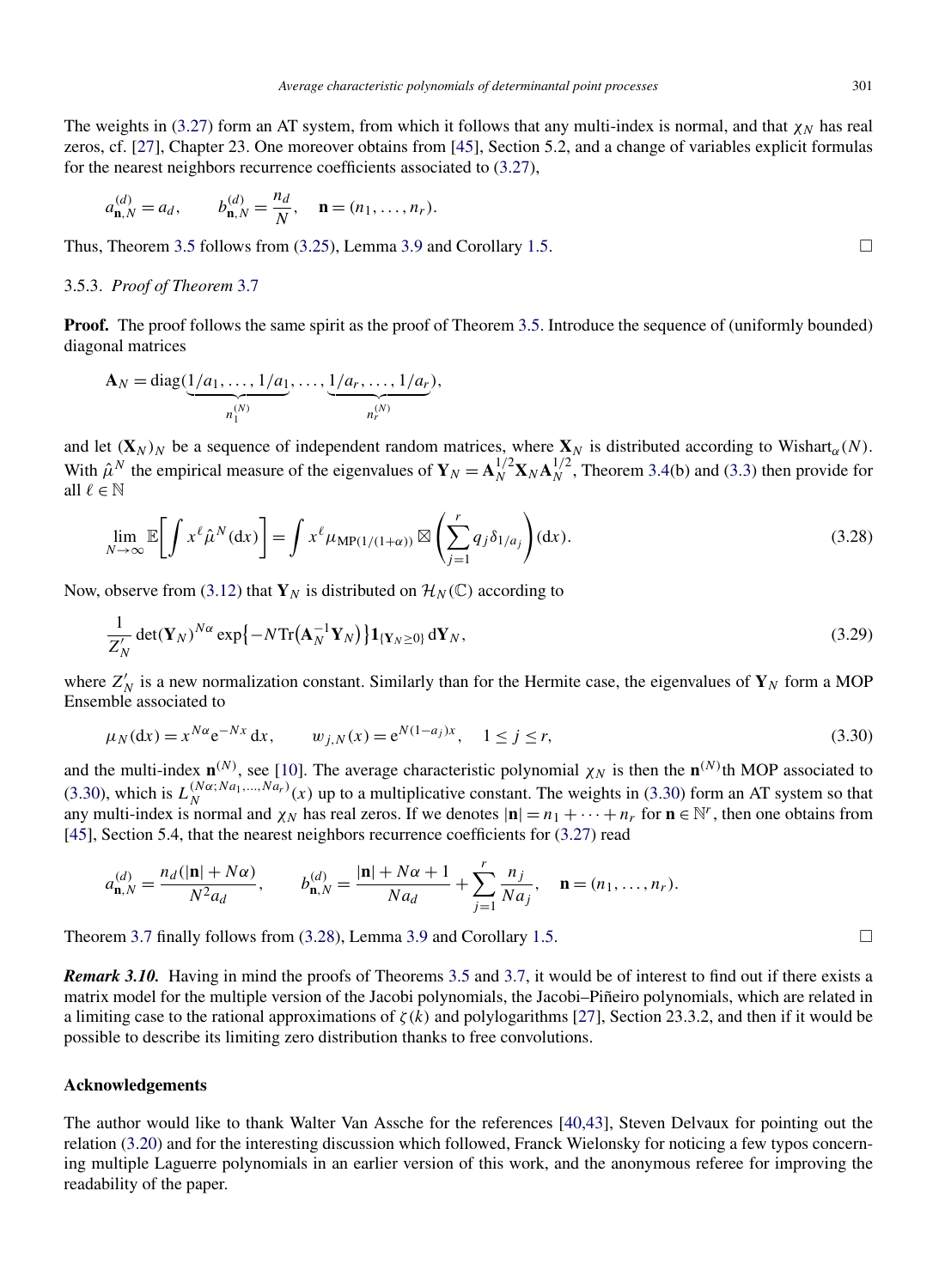#### <span id="page-19-0"></span>**References**

- [1] G. W. Anderson, A. Guionnet and O. Zeitouni. *An Introduction to Random Matrices*. *Cambridge Studies in Advanced Mathematics* **118**. Cambridge Univ. Press, Cambridge, 2010. [MR2760897](http://www.ams.org/mathscinet-getitem?mr=2760897)
- [2] G. W. Anderson and O. Zeitouni. A law of large numbers for finite-range dependent random matrices. *Comm. Pure Appl. Math.* **61** (2008) 1118–1154. [MR2417889](http://www.ams.org/mathscinet-getitem?mr=2417889)
- [3] J. Arvesú, J. Coussement and W. Van Assche. Some discrete multiple orthogonal polynomials. *J. Comput. Appl. Math.* **153** (2003) 19–45. [MR1985676](http://www.ams.org/mathscinet-getitem?mr=1985676)
- [4] A. I. Aptekarev, A. Branquinho and W. Van Assche. Multiple orthogonal polynomials for classical weights. *Trans. Amer. Math. Soc.* **355** (2003) 3887–3914. [MR1990569](http://www.ams.org/mathscinet-getitem?mr=1990569)
- [5] M. Bender, S. Delvaux and A. B. J. Kuijlaars. Multiple Meixner–Pollaczek polynomials and the six-vertex model. *J. Approx. Theory* **163** (2011) 1606–1637. [MR2832722](http://www.ams.org/mathscinet-getitem?mr=2832722)
- [6] H. Bercovici and D. Voiculescu. Free convolution of measures with unbounded support. *Indiana Univ. Math. J.* **42** (1993) 733–773. [MR1254116](http://www.ams.org/mathscinet-getitem?mr=1254116)
- [7] P. Biane. On the free convolution with a semi-circular distribution. *Indiana Univ. Math. J.* **46** (1997) 705–718. [MR1488333](http://www.ams.org/mathscinet-getitem?mr=1488333)
- [8] P. M. Bleher, S. Delvaux and A. B. J. Kuijlaars. Random matrix model with external source and a constrained vector equilibrium problem. *Comm. Pure Appl. Math.* **64** (1) (2011) 116–160. [MR2743878](http://www.ams.org/mathscinet-getitem?mr=2743878)
- [9] P. M. Bleher and A. B. J. Kuijlaars. Random matrices with external source and multiple orthogonal polynomials. *Int. Math. Res. Not.* **3** (2004) 109–129. [MR2038771](http://www.ams.org/mathscinet-getitem?mr=2038771)
- [10] P. M. Bleher and A. B. J. Kuijlaars. Integral representations for multiple Hermite and multiple Laguerre polynomials. *Ann. Inst. Fourier (Grenoble)* **55** (2005) 2001–2014. [MR2187942](http://www.ams.org/mathscinet-getitem?mr=2187942)
- [11] A. Borodin. Biorthogonal ensembles. *Nuclear Phys. B* **536** (3) (1999) 704–732. [MR1663328](http://www.ams.org/mathscinet-getitem?mr=1663328)
- [12] J. Breuer and M. Duits. The Nevai condition and a local law of large numbers for orthogonal polynomial ensembles. Manuscript, 2013. Available at [arXiv:1301.2061](http://arxiv.org/abs/arXiv:1301.2061).
- [13] E. Coussement and W. Van Assche. Some classical multiple orthogonal polynomials. *J. Comput. Appl. Math.* **127** (2001) 317–347. [MR1808581](http://www.ams.org/mathscinet-getitem?mr=1808581)
- [14] E. Daems and A. B. J. Kuijlaars. Multiple orthogonal polynomials of mixed type and non-intersecting Brownian motions. *J. Approx. Theory* **146** (2007) 91–114. [MR2327475](http://www.ams.org/mathscinet-getitem?mr=2327475)
- [15] P. Deift. *Orthogonal Polynomials and Random Matrices: A Riemann–Hilbert Approach*. *Courant Lecture Notes in Mathematics* **3**. Amer. Math. Soc., Providence, RI, 1999. [MR1677884](http://www.ams.org/mathscinet-getitem?mr=1677884)
- [16] S. Delvaux. Average characteristic polynomials for multiple orthogonal polynomial ensembles. *J. Approx. Theory* **162** (2010) 1033–1067. [MR2610344](http://www.ams.org/mathscinet-getitem?mr=2610344)
- [17] P. Desrosiers and P. J. Forrester. A note on biorthogonal ensembles. *J. Approx. Theory* **152** (2) (2008) 167–187. [MR2422147](http://www.ams.org/mathscinet-getitem?mr=2422147)
- [18] M. Duits, D. Geudens and A. B. J. Kuijlaars. A vector equilibrium problem for the two-matrix model in the quartic/quadratic case. *Nonlinearity* **24** (2011) 951–993. [MR2772631](http://www.ams.org/mathscinet-getitem?mr=2772631)
- [19] M. Duits and A. B. J. Kuijlaars. Universality in the two matrix model: A Riemann–Hilbert steepest descent analysis. *Comm. Pure Appl. Math.* **62** (2009) 1076–1153. [MR2531553](http://www.ams.org/mathscinet-getitem?mr=2531553)
- [20] M. Duits, A. B. J. Kuijlaars and M. Y. Mo. The Hermitian two-matrix model with an even quartic potential. *Memoirs Amer. Math. Soc.* **217** (1022) (2012) 1–105. [MR2934329](http://www.ams.org/mathscinet-getitem?mr=2934329)
- [21] M. Duits, A. B. J. Kuijlaars and M. Y. Mo. Asymptotic analysis of the two matrix model with a quartic potential. In *Proceedings of the MSRI Semester* "*Random Matrix Theory, Interacting Particle Systems and Integrable Systems*." To appear. Available at [arXiv:1210.0097.](http://arxiv.org/abs/arXiv:1210.0097)
- [22] A. Edelman and N. R. Rao. The polynomial method for random matrices. *Found. Comput. Math.* **8** (2008) 649–702. [MR2461243](http://www.ams.org/mathscinet-getitem?mr=2461243)
- [23] W. Van Assche, J. S. Geronimo and A. B. J. Kuijlaars. Riemann–Hilbert problems for multiple orthogonal polynomials. In *NATO ASI Special Functions 2000. Current Perspective and Future Directions* 23–59. J. Bustoz, M. E. H. Ismail and S. K. Suslov (Eds). *Nato Science Series II* **30**. Kluwer Academic Publishers, Dordrecht, 2001. [MR2006283](http://www.ams.org/mathscinet-getitem?mr=2006283)
- [24] I. Gohberg, S. Goldberg and N. Krupnik. *Traces and Determinants of Linear Operators*. Birkhäuser, Basel, 2000. [MR1744872](http://www.ams.org/mathscinet-getitem?mr=1744872)
- [25] A. Hardy and A. B. J. Kuijlaars. Large deviations for a non-centered Wishart matrix. *Random Matrices Theory Appl.* **2** (1) (2013) 1250016. [MR3039821](http://www.ams.org/mathscinet-getitem?mr=3039821)
- [26] J. B. Hough, M. Krishnapur, Y. Peres and B. Virág. Determinantal processes and independence. *Probab. Surveys* **3** (2006) 206–229. [MR2216966](http://www.ams.org/mathscinet-getitem?mr=2216966)
- [27] M. E. H. Ismail. *Classical and Quantum Orthogonal Polynomials in One Variable. Encyclopedia of Mathematics and its Applications* 98. Cambridge Univ. Press, Cambridge, 2005. [MR2191786](http://www.ams.org/mathscinet-getitem?mr=2191786)
- [28] K. Johansson. Random matrices and determinantal processes. In *Mathematical Statistical Physics: Lecture Notes of the Les Houches Summer School 2005* 1–55. Bovier et al. (Eds.). Elsevier, Amsterdam, 2006. [MR2581882](http://www.ams.org/mathscinet-getitem?mr=2581882)
- [29] K. Johansson. Shape fluctuations and random matrices. *Comm. Math. Phys.* **209** (2000) 437–476. [MR1737991](http://www.ams.org/mathscinet-getitem?mr=1737991)
- [30] K. Johansson. Discrete orthogonal polynomial ensembles and the Plancherel measure. *Ann. Math.* **153** (2001) 259–296. [MR1826414](http://www.ams.org/mathscinet-getitem?mr=1826414)
- [31] W. König. Orthogonal polynomial ensembles in probability theory. *Probab. Surveys* **2** (2005) 385–447. [MR2203677](http://www.ams.org/mathscinet-getitem?mr=2203677)
- [32] A. B. J. Kuijlaars. Multiple orthogonal polynomial ensembles. In *Recent Trends in Orthogonal Polynomials and Approximation Theory* 155–176. *Contemp. Math.* **507**. Amer. Math. Soc., Providence, RI, 2010. [MR2647568](http://www.ams.org/mathscinet-getitem?mr=2647568)
- [33] A. B. J. Kuijlaars. Multiple orthogonal polynomials in random matrix theory. In *Proceedings of the International Congress of Mathematicians* **III** 1417–1432. Hindustan Book Agency, New Delhi, 2010. [MR2827849](http://www.ams.org/mathscinet-getitem?mr=2827849)